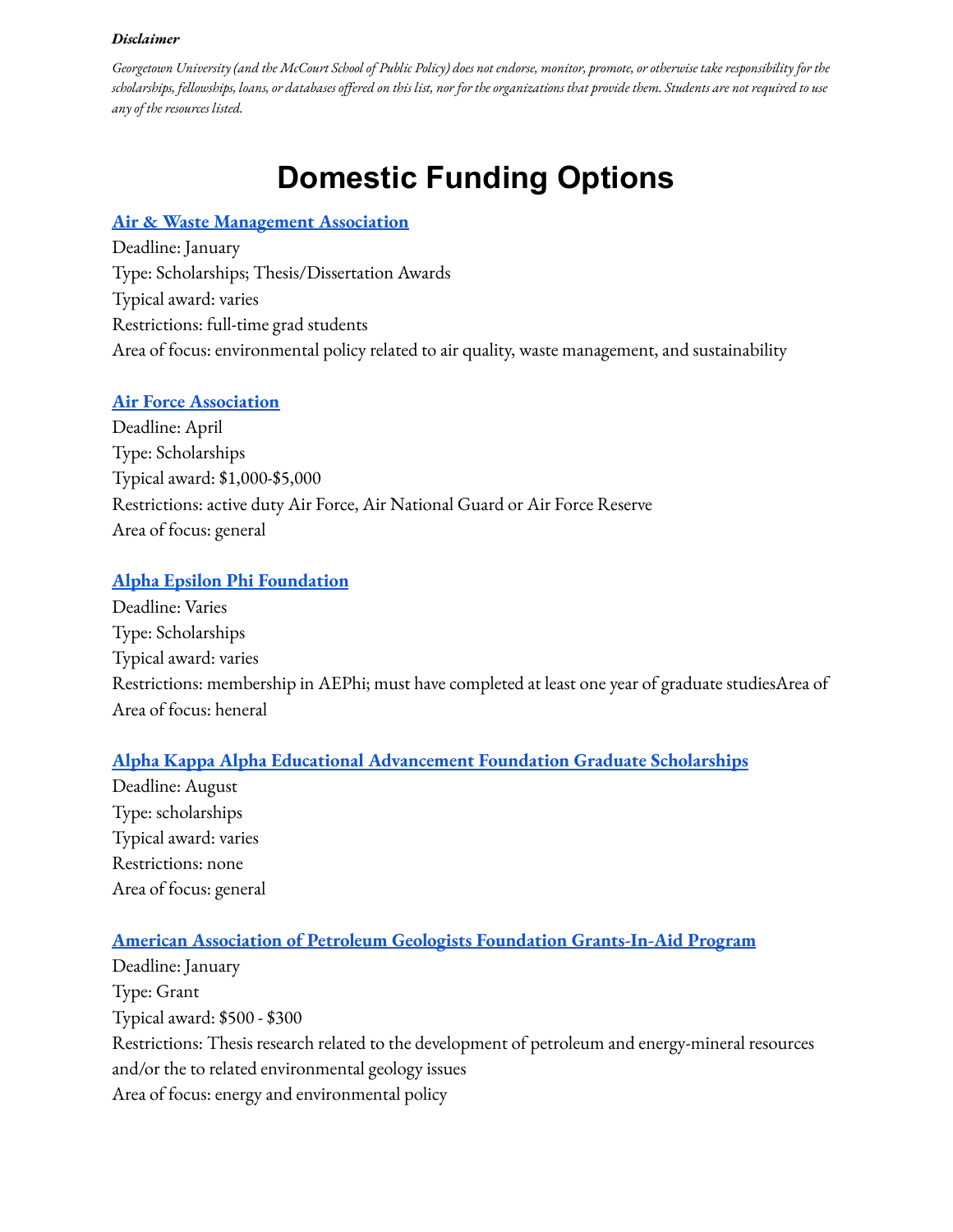#### **The American [Association](https://www.aauw.org/resources/programs/fellowships-grants/) of University Women**

Deadline: November/December Type: Fellowships/Grants Typical Award: Varies Restrictions: must be female Area of focus: general

#### **[American](https://www.studyabroad.americancouncils.org/rsp) Councils Title VIII Research Scholar Program**

Deadline: October 1 Type: Fellowship Typical award: \$7,000-\$25,000 Restrictions: Must be seeking to conduct in-country research in Russia, Eurasia or Eastern Europe for 3-9 consecutive months. Area of focus: Eastern European relations/international policy

#### **American Council of the Blind [Scholarship](http://www.acb.org/scholarships)**

Deadline: February Type: Scholarships Typical award: \$2,000-\$7,500 Restrictions: applicants must be legally blind Area of focus: general

#### **American Foundation for the Blind (AFB) [Scholarships](https://www.afb.org/about-afb/events-and-awards/afb-scholarships)**

Deadline: February Type: scholarship Typical award: \$2,000 - \$7,500 Restrictions: applicants must be legally blind Area of focus: general

#### **American Indian College Fund Full Circle [Scholarships](https://collegefund.org/students/scholarships/)**

Deadline: May Type: Scholarship Typical award: varies Restrictions: must be a Native American U.S. citizen that is a member or descendant of a state or federally recognized tribe Area of focus: general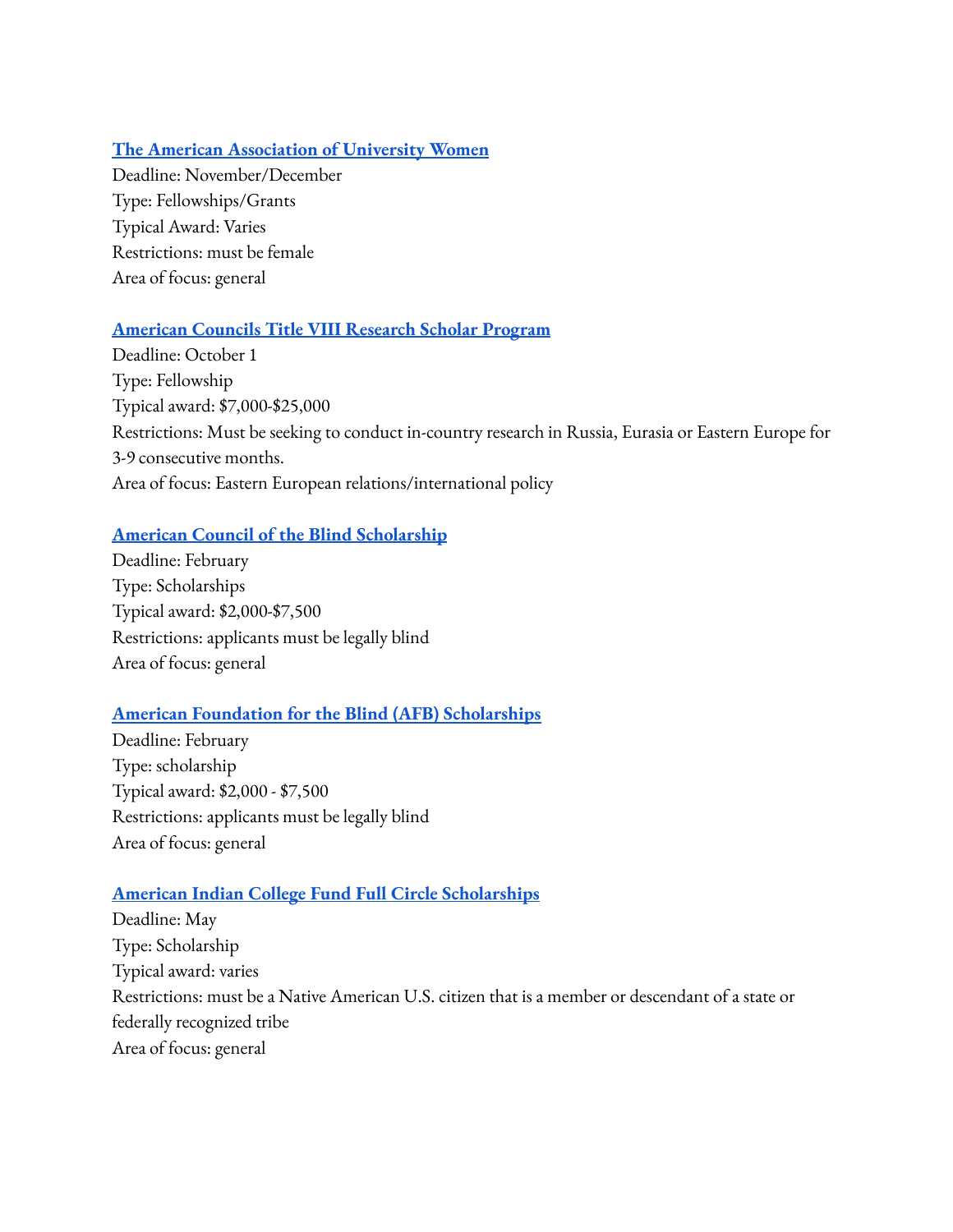#### **American Indian Graduate Center [Scholarships](https://www.aigcs.org/aigc-scholarship-fellowship-opportunities/graduate-opportunities)**

Deadline: varies Type: scholarships Typical award: varies Restrictions: must be a Native American U.S. citizen that is a member of, or descendant of a member of, a federally recognized American Indian Tribe or Alaska Native group Area of focus: general

## **American Institute of Polish Culture - Harriet Irsay [Scholarship](https://ampolinstitute.com/application/)**

Deadline: June Type: Scholarships Typical award: \$1,500 Restrictions: US citizens/green card holders with Polish heritage or involved in Polish related issues Area of focus: general

## **American Institute of Polish Culture - Lennox Family Award for [Excellence](https://ampolinstitute.com/application/)**

Deadline: June Type: Scholarships Typical award: varies Restrictions: US citizens/permanent residents with Polish heritage or involved in Polish related issues; pursuing a career in the field of education Area of focus: general

## **American Water Works Association [Scholarships](https://www.awwa.org/Membership-Volunteering/Students-Young-Professionals/AWWA-Scholarships)**

Deadline: December Type: Scholarships Typical award: varies Restrictions: none Area of focus: Environmental and Water policy

## **American Society for Quality - Statistics Division: Ellis R. Ott [Scholarships](https://my.asq.org/communities/files/177/9384)**

Deadline: April 1 Type: Scholarship Typical award: Varies Restrictions: none Area of focus: Applied Statistics and/or quality management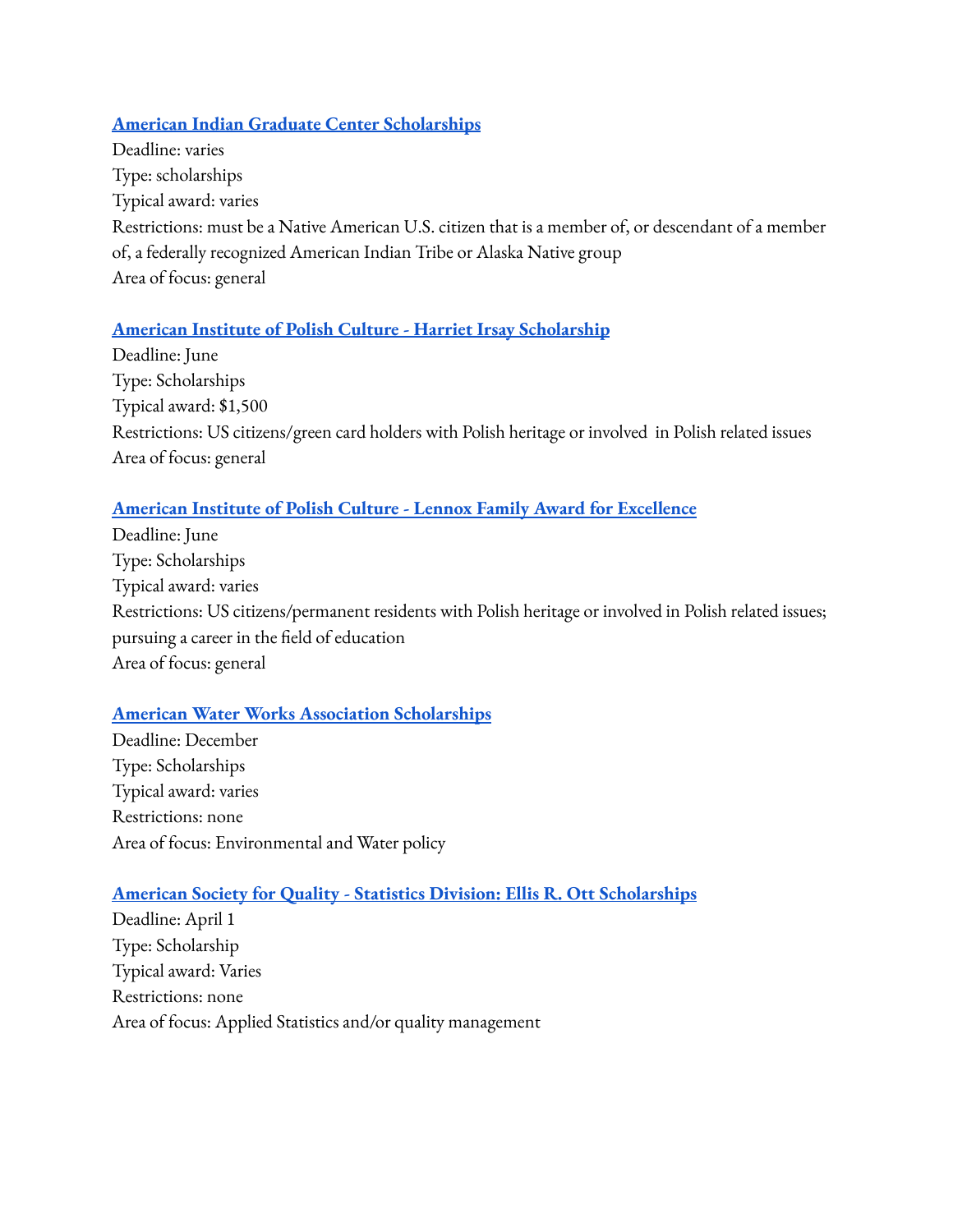#### **American Statistical Association [Scholarships](https://www.amstat.org/ASA/Your-Career/Awards-and-Scholarships.aspx)**

Deadline: varies Type: Scholarship Typical award: varies Restrictions: varies Area of focus: tools of policy analysis

#### **Army Women's [Foundation](https://www.awfdn.org/scholarships/general-information/) Legacy Scholarship**

Deadline: January Type: Scholarship Typical award: up to \$2,500 - \$3000 Restrictions: applicants must be a woman who has served or is serving in the US army, army reserve, or army national guard, or the descendant of a woman who has served or is serving in the US army, army reserve, or army national guard, Area of focus: general

#### **Asian Pacific American Institute for [Congressional](http://apaics.org/congressional-fellowship/) Studies Fellowship Program**

Deadline:February 5 Type: Fellowship Typical award: \$27,000 Restrictions: US citizens/permanent residents, who can commit to a 9 month placement in a congressional office Area of focus: general

#### **Association of American Indian Affairs [Scholarships](https://www.indian-affairs.org/scholarships.html)**

Deadline: May 31 Type: Scholarships Typical award: varies Restrictions: Enrolled in a federally recognized or non-federally recognized tribe from the continental US or Alaska Area of focus: general

#### **Association of Former Intelligence Officers [Scholarships](https://www.afio.com/13_scholarships.htm) (Various)**

Deadline: June 1 Type: Scholarships Typical award: \$5,000 Restrictions: must be a US citizen that is currently serving in the U.S Government or has intentions to do so Area of focus: National Security and/or International Relations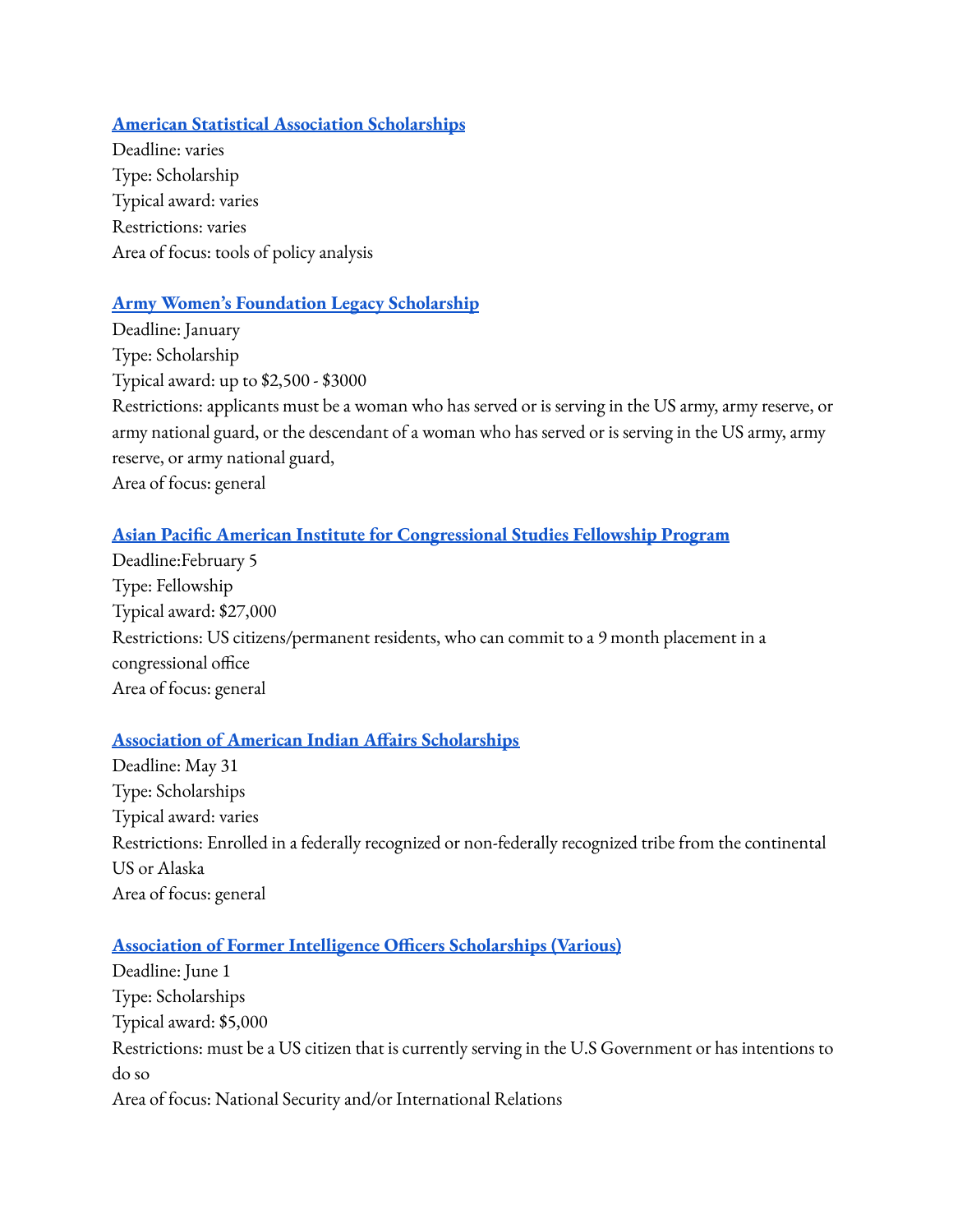#### **Association of Women in [International](https://www.wiit.org/wiit-scholarships) Trade (WIIT) Scholarship**

Deadline: April 1/November 1 Type: Scholarship Typical award: \$1,500 Restrictions: must identify as female and demonstrate interest in international trade Area of focus: International Trade

#### **Ayn Rand Institute Atlas [Shrugged](https://aynrand.org/students/essay-contests/#tab-3-atlas-shrugged) Essay Contest**

Deadline: September Type: Essay contest Typical award: \$50 - \$10,000 Restrictions: None Area of focus: General

#### **Bill Emerson National Hunger [Fellowship](https://www.hungercenter.org/fellowships/emerson/)**

Deadline: January Type: fellowship Typical award:\$38,000 - \$45,000 Restrictions: US citizenship or permanent residency Area of focus: Food/Health/Social policy

## **Brookings Institution Research Fellowships [\(Dependent](https://www.brookings.edu/careers/) on Openings)**

Deadline: Varies Type: Fellowships Typical award: Varies Restrictions: Varies Area of focus: Varies

## **Bureau of Indian Education [Scholarships](https://www.bie.edu/landing-page/scholarships-internships) Database**

Deadline: varies Type: database of scholarship opportunities Typical award: varies Restrictions: none Area of focus: general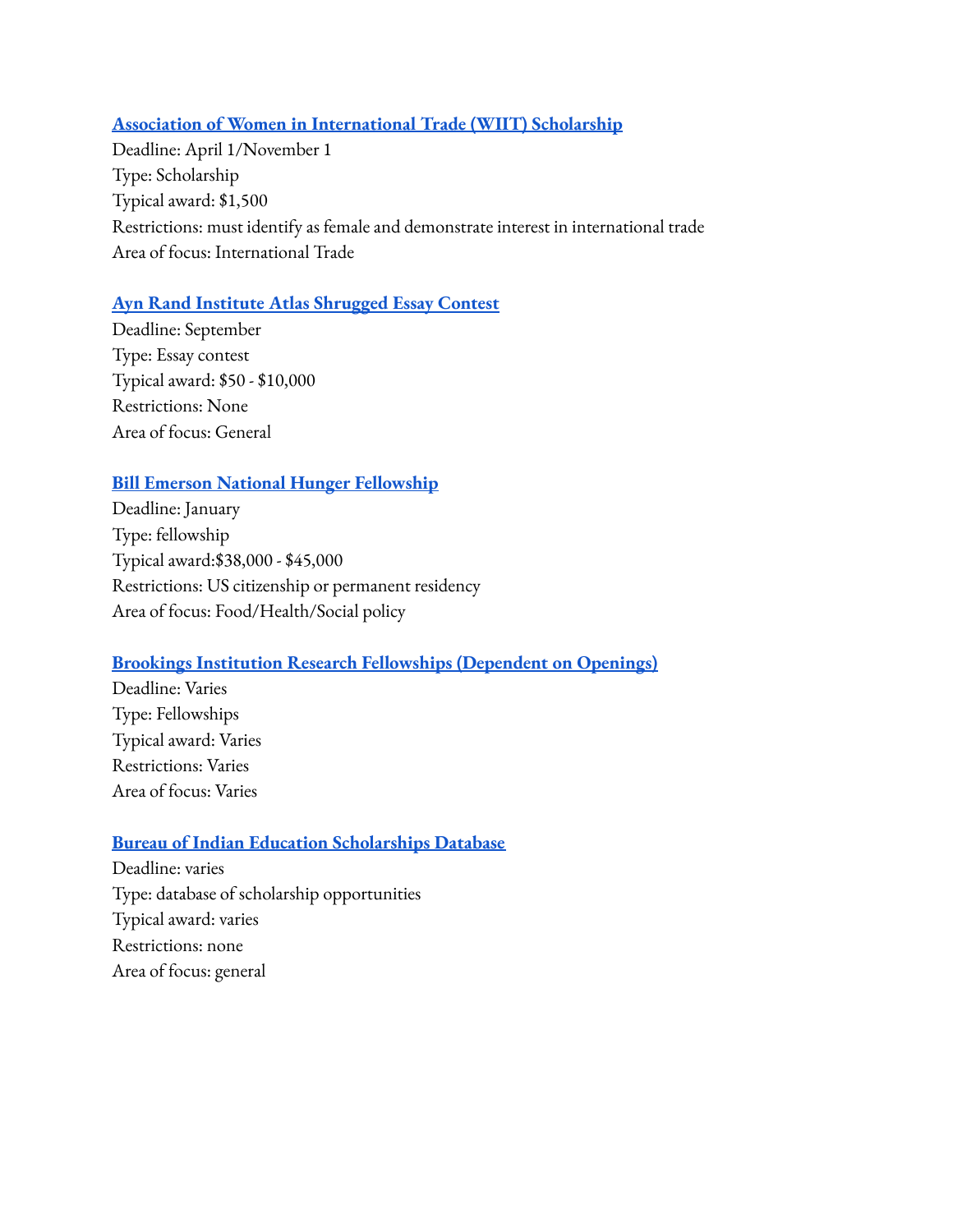#### **Bush [Foundation](https://www.bushfoundation.org/fellowships/bush-fellowship) Fellowship**

Deadline: September Type: Fellowship Typical award: up to \$100,000 Restrictions: must be at least 24 years old and must reside in Minnesota, North Dakota, South Dakota or one of 23 Native nations within that same geographic area Area of focus: Leadership

#### **Byron Hanke [Fellowship](https://foundation.caionline.org/scholarships/hanke/)**

Deadline: May 1 Type: Fellowship Typical award: \$3,000-\$5,000 Restrictions: fellowship is awarded to help research projects related to the development, management and governance of common interest communities and their community associations. Area of focus: Development, management and governance of common interest communities and their community associations

#### **Charles B. Rangel [International](http://www.rangelprogram.org/graduate-fellowship-program/) Affairs Program**

Deadline: January Type: Scholarship Typical award: up to \$42,000 Restrictions: incoming graduate students who are U.S citizens Area of focus: International policy/foreign service

## **CIRI [Foundation](http://thecirifoundation.org/scholarships/) (Cook Inlet Region)**

Deadline: December/June Type: scholarships/grants Typical award: varies Restrictions: CIRI original enrollee or direct lineal descendant Area of focus: general

# **Conference on Asian Pacific American Leadership (CAPAL) [Scholarship](https://www.capal.org/site/2018/09/04/scholarship-internship-program/) & Internship**

**[Program](https://www.capal.org/site/2018/09/04/scholarship-internship-program/)** Deadline: February 14 Type: Scholarships/Internships Typical award: \$3,000 Restrictions: Currently enrolled student Area of focus: general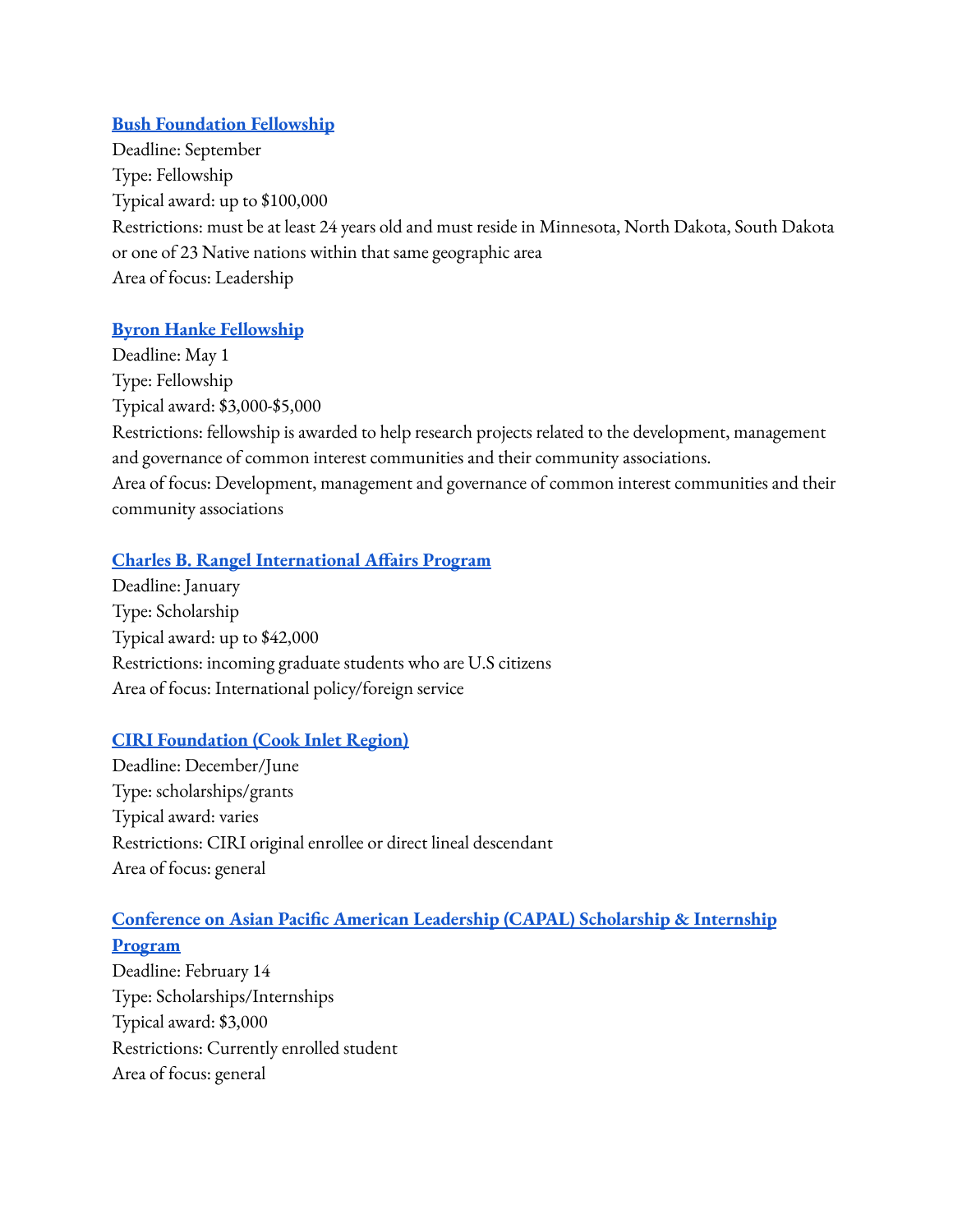## **[Congressional](https://www.cbcfinc.org/fellowships/) Black Caucus Foundation Congressional Fellows Program**

Deadline: May Type: Fellowship Typical award: \$40,000 Restrictions: African American or Black young professionals that have earned a graduate degree. The fellowship is a 12 month full-time program Area of focus: varies

## **[Congressional](https://chci.org/programs/public-policy-fellowship-program/) Hispanic Caucus Institute Fellowship Program**

Deadline: January Type: Fellowship Typical award: \$27,100 Restrictions: Applicants must be U.S. citizens, lawful permanent residents, asylees, or individuals who are lawfully authorized to work full-time without restriction for any U.S. employer. The fellowship is a 9 month full-time program Area of focus: general

## **Cosmos Club [Foundation](http://www.cosmosclubfoundation.org/scholars/index.html) Scholars Grant Program**

Deadline: November Type: Grant Typical award: Up to \$5,000 Restrictions: Grants are awarded to meet specific research needs not covered by other supporting funds. The project should be focused on objective scholarly research. Area of focus: general, but focused on objective scholarly research rather than commercial or political activity, social activism, or other non-academic goals

## **Council of Citizens with Low Vision [International](https://cclvi.info/scheigert/scheigert-undergrad-app2022/) Scholarships**

Deadline: March Type: Scholarship Typical award: varies Restrictions: Must have low vision Area of focus: general

#### **Dallas Jewish Community Foundation [Scholarships](https://www.djcf.org/collegescholarships)**

Deadline: February 10 Type: scholarship Typical award: varies Restrictions: must be a US citizen or permanent resident Area of focus: general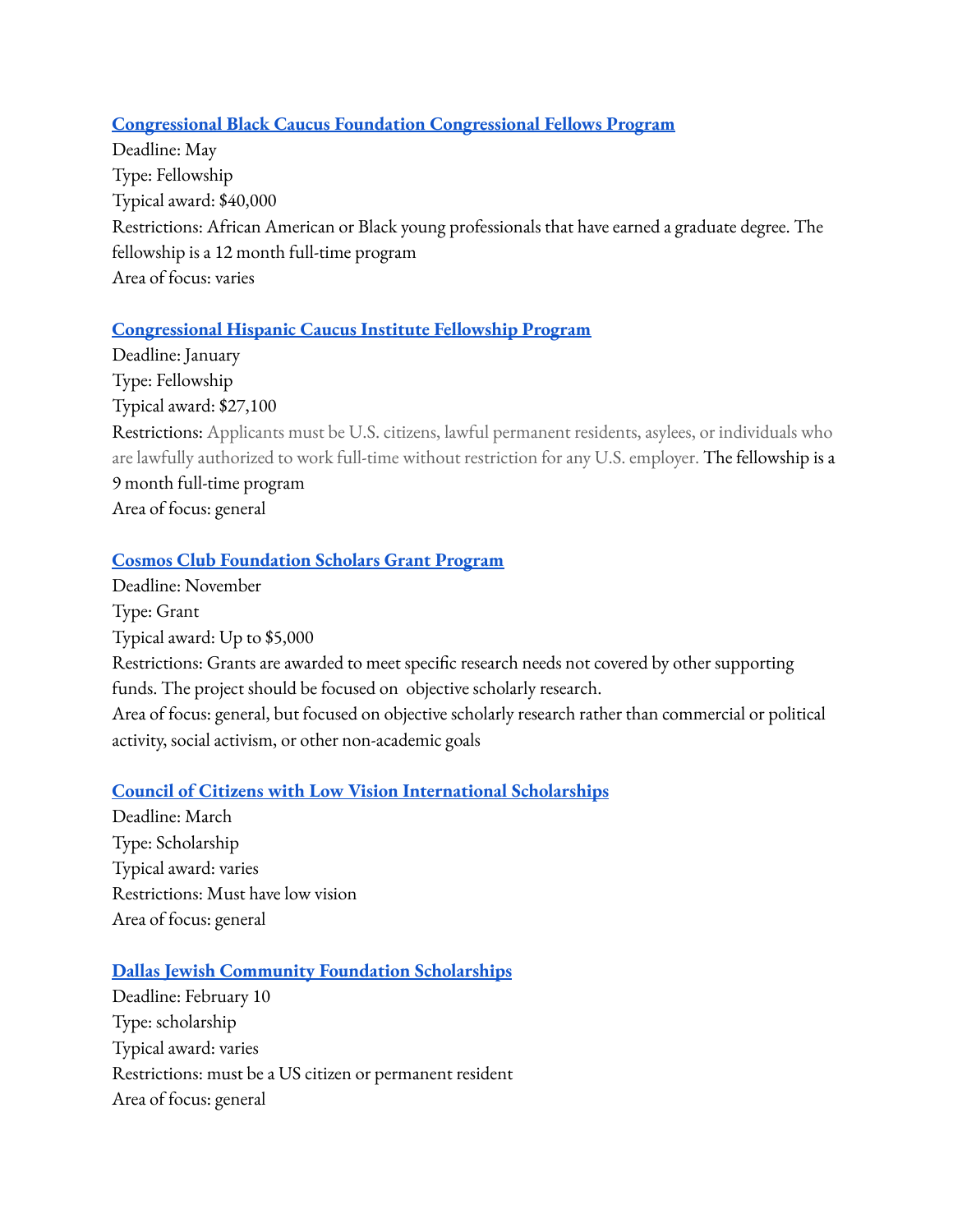#### **[Davis-Putter](http://www.davisputter.org/apply-for-scholarships/) Scholarship Fund**

Deadline: April 1 Type: Scholarship Typical award: Up to \$15,000 Restrictions: Need-based scholarship Area of focus: Social and Economic Justice

## **Delaware Higher Education [Commission](https://www.doe.k12.de.us/Page/996) Scholarship Incentive Program (ScIP)**

Deadline: May 20 Type: Scholarship Typical award: \$1,000/year Restrictions: US Citizen and resident of Delaware. Need-based scholarship Area of focus: general

#### **Delta Gamma [Fellowship](https://www.deltagamma.org/foundation/applications)**

Deadline: April 1 Type: Fellowship Typical award: varies Restrictions: Initiated member of Delta Gamma Area of focus: general

## **Dolores Zohrab [Liebmann](https://fdnweb.org/liebmann/) Fund**

Deadline: January Type: Fellowship Typical award:Tuition & \$18,000 stipend Restrictions: US citizen. Need-based scholarships. Area of focus: General

#### **Dwight David Eisenhower [Transportation](https://www.fhwa.dot.gov/careers/ddetfp.cfm) Fellowship Program (Various)**

Deadline: March Type: Fellowship Typical award: varies Restrictions: Varies Area of focus: Transportation Policy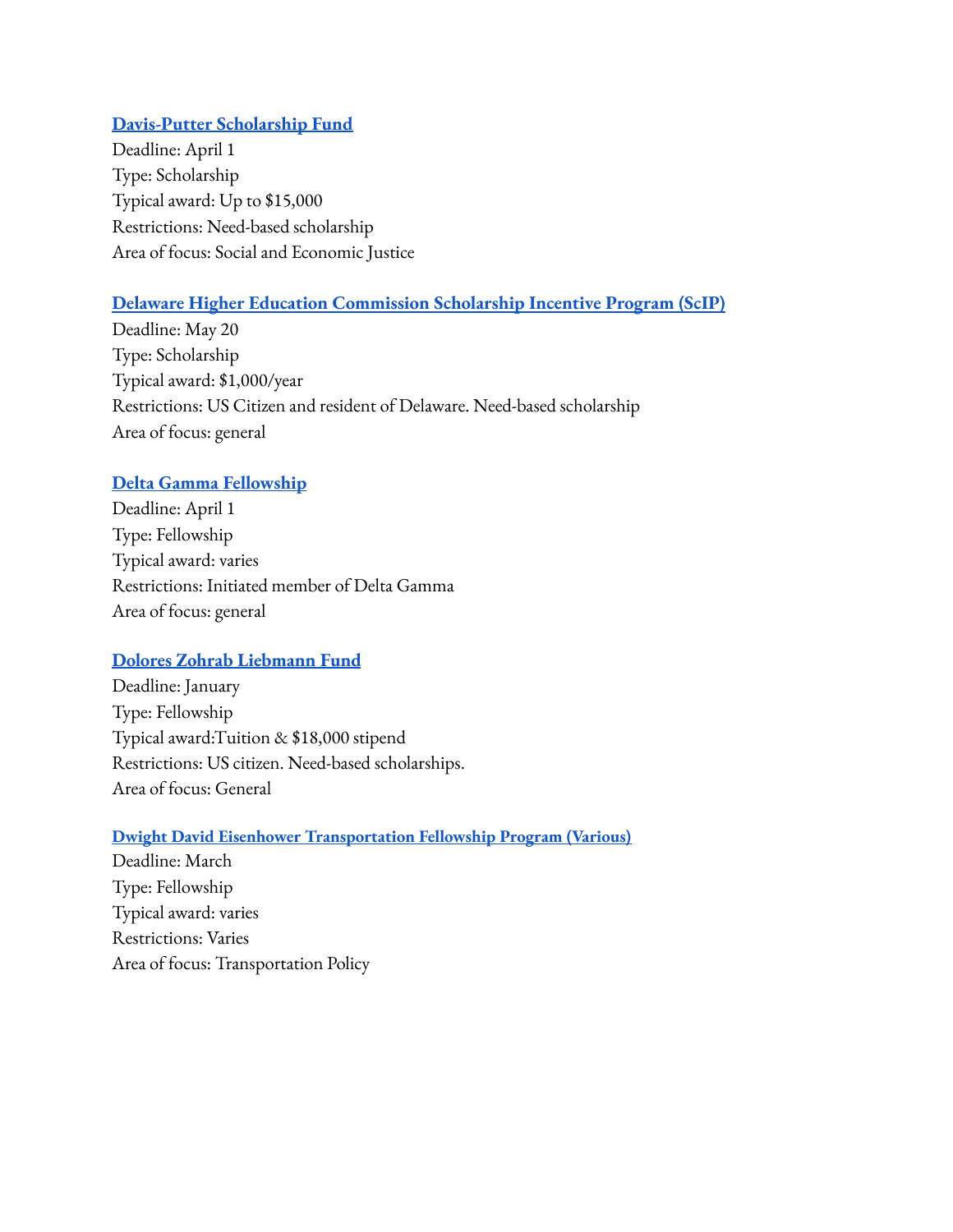#### **Draper Richards Kaplan [Foundation](http://www.drkfoundation.org/apply-for-funding/submit-an-application/) Fellowship**

Deadline: Rolling Type: Grant Typical award: Varies Restrictions: Grants provided to support new organizations that create a transformational paradigm shift to meaningfully address a pressing societal problem affecting people's lives Area of focus: general

## **Elie Wiesel Prize in Ethics Essay [Contest](https://eliewieselfoundation.org/prize-ethics/contest/)**

Deadline: February 25 Type: One time award Typical award: \$1,000 - \$10,000 Restrictions: Essay Competition opened to full time juniors or seniors (at time of application) Area of focus: ethics

## **Evalee C. Schwarz [Charitable](http://www.evaleeschwarztrust.org/application.htm) Trust for Education**

Deadline: April 8 Type: Interest Free Loan Typical award: \$5,000-\$15,000 (lifetime cap at \$60,000 per student) Restrictions: must be a US citizen, qualify for financial need in the form of government grants, and be enrolled in a school in the state in which the student resides Area of focus: general

#### **Federal Employee Education and [Assistance](https://feea.org/our-programs/scholarships/) Fund**

Deadline: March Type: Scholarship Typical award: \$1,000 to \$5,000 Restrictions: must be the child or spouse of a federal public servant, or a federal public servant Area of focus: general

#### **[Government](https://www.gfoa.org/gfoa-scholarships) Finance Officers Association Scholarships (Various)**

Deadline: February Type: Scholarship Typical award: varies Restrictions: interest in a career in state or local government finance Area of focus: Political systems, Institutions, Public Policy and Finance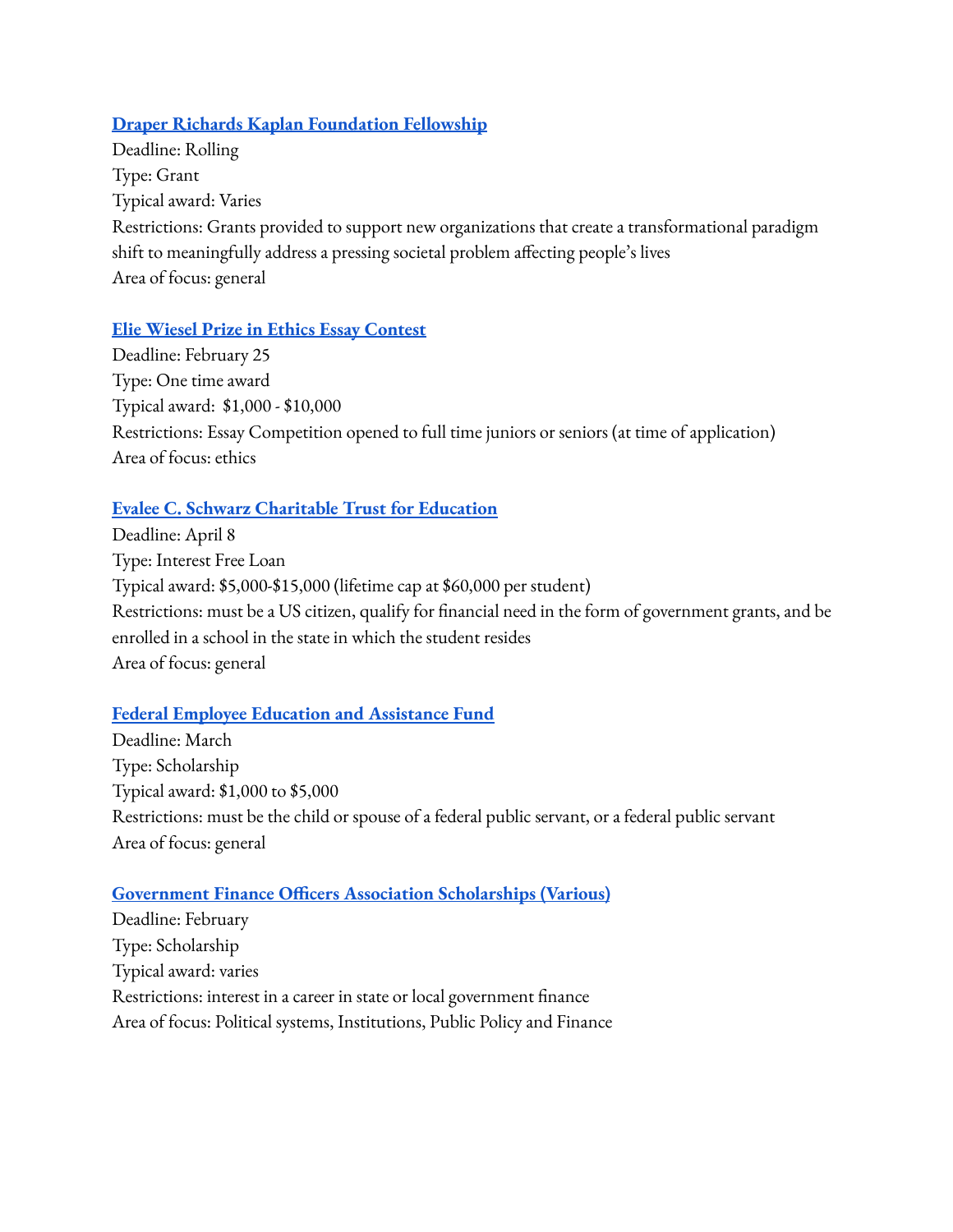#### **Grace LeGendre [Fellowships](http://www.gracelegendre.org/Fellowships)**

Deadline: February Type: Fellowship Typical award: \$1000 - \$2,000 Restrictions: Applicant must be a woman who is a US citizen and a resident of New York State. Scholarship is needs-based Area of focus: general

## **Hawaii Community Foundation Grants & [Scholarships](https://www.hawaiicommunityfoundation.org/grants-and-scholarships-for-community-causes-and-students)**

Deadline: Varies by grant/scholarship Type: Grants and scholarships Typical award: Varies Restrictions: Must be a resident of the State of Hawai'i and demonstrate financial need Area of focus: general

#### **Hebrew Free Loan Society - Rose Biller [Endowment](https://hfls.org/apply-for-a-scholarship/) Fund**

Deadline: June Type: Scholarship Typical award: up to \$5,000 Restrictions: Must be a legal permanent resident of the US, and must be Jewish residents of either New York City or the counties of Nassau, Suffolk and Westchester Area of focus: general

## **Hispanic [Scholarship](https://www.hsf.net/scholarship) Fund**

Deadline: February Type: Scholarship Typical award: \$500 - \$5,000 Restrictions: Must be of Hispanic heritage and be a US citizen, permanent legal resident, or DACA Area of focus: general

## **[Intercollegiate](https://home.isi.org/students/fellowships) Studies Institute (ISI) Fellowship**

Deadline: January Type: Fellowship Typical award: up to \$15,000 Restrictions: must be a graduate student who intends to teach Area of focus: general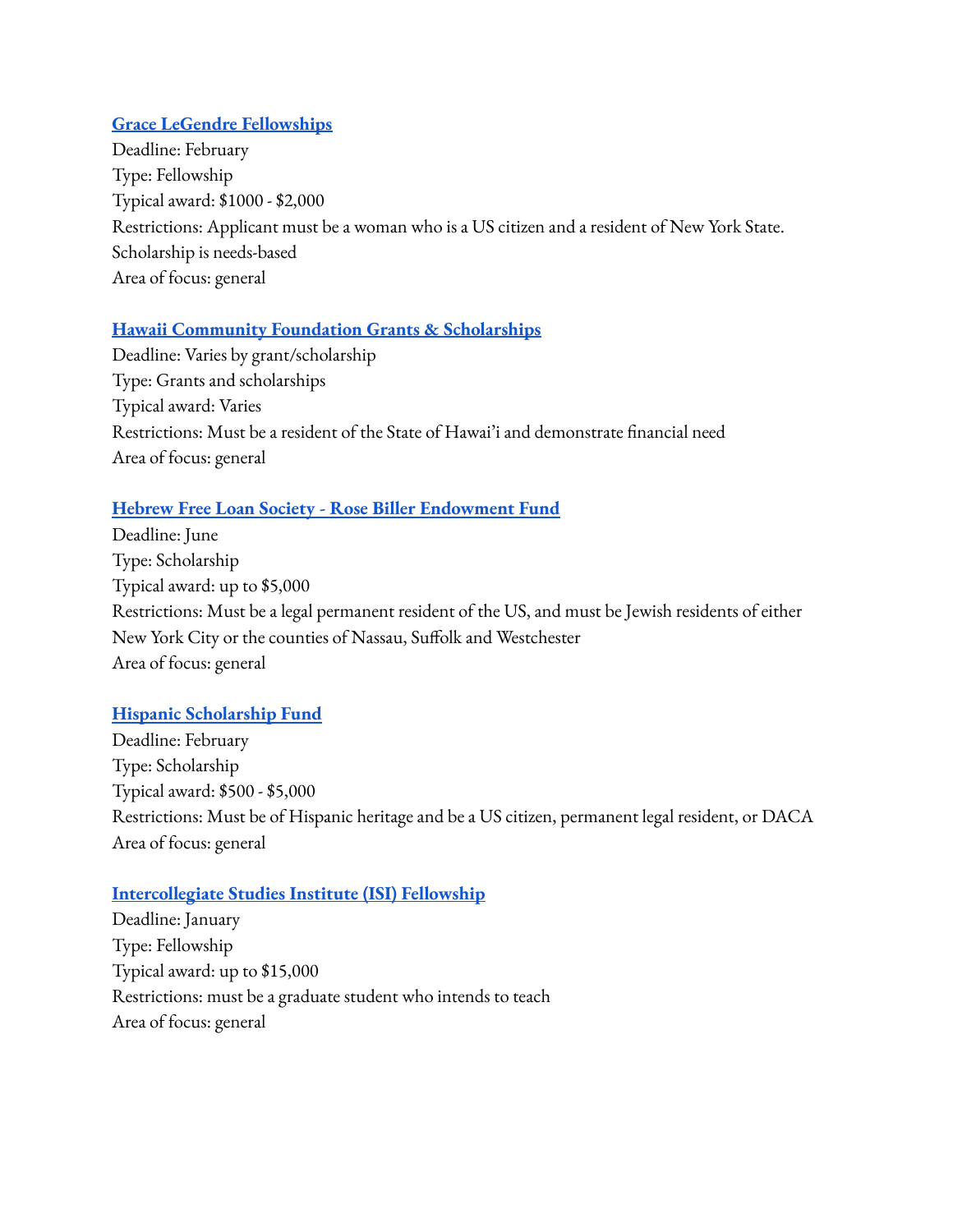#### **Islamic [Scholarship](https://islamicscholarshipfund.org/) Fund**

Deadline: March Type: Scholarship Typical award: \$3,000-\$10,000 Restrictions: must be Muslim or an active member of the Muslim community, and must be a US citizen/permanent resident/DACA recipient Area of focus: general

## **Japanese American Citizens League [Scholarships](https://jacl.org/scholarships) (Various)**

Deadline:April Type: Scholarship Typical award: varies Restrictions: must be an active member of the JACL Area of focus: general

## **Jewish Community Centers (JCC) Association [Scholarships](http://jcca.org/what-we-do/professional-development-scholarships/)**

Deadline:May Type: Scholarship Typical award: up to \$20,000 Restrictions: must have completed at least one year of full-time employment in current role at your JCC and may be required to continue to work for a JCC for a specific amount of time following graduation Area of focus: general

# **Jewish Federation of [Metropolitan](http://www.jcfs.org/jvs/what-we-do/scholarships) Chicago**

Deadline: February Type: Scholarship Typical award: up to \$4,000 Restrictions: applicants must be Jewish and born and raised in the Chicago metropolitan area or have one continuous year of full-time employment in Chicago. They must intend to remain in or return to the Chicago metropolitan area after completing school Area of focus: general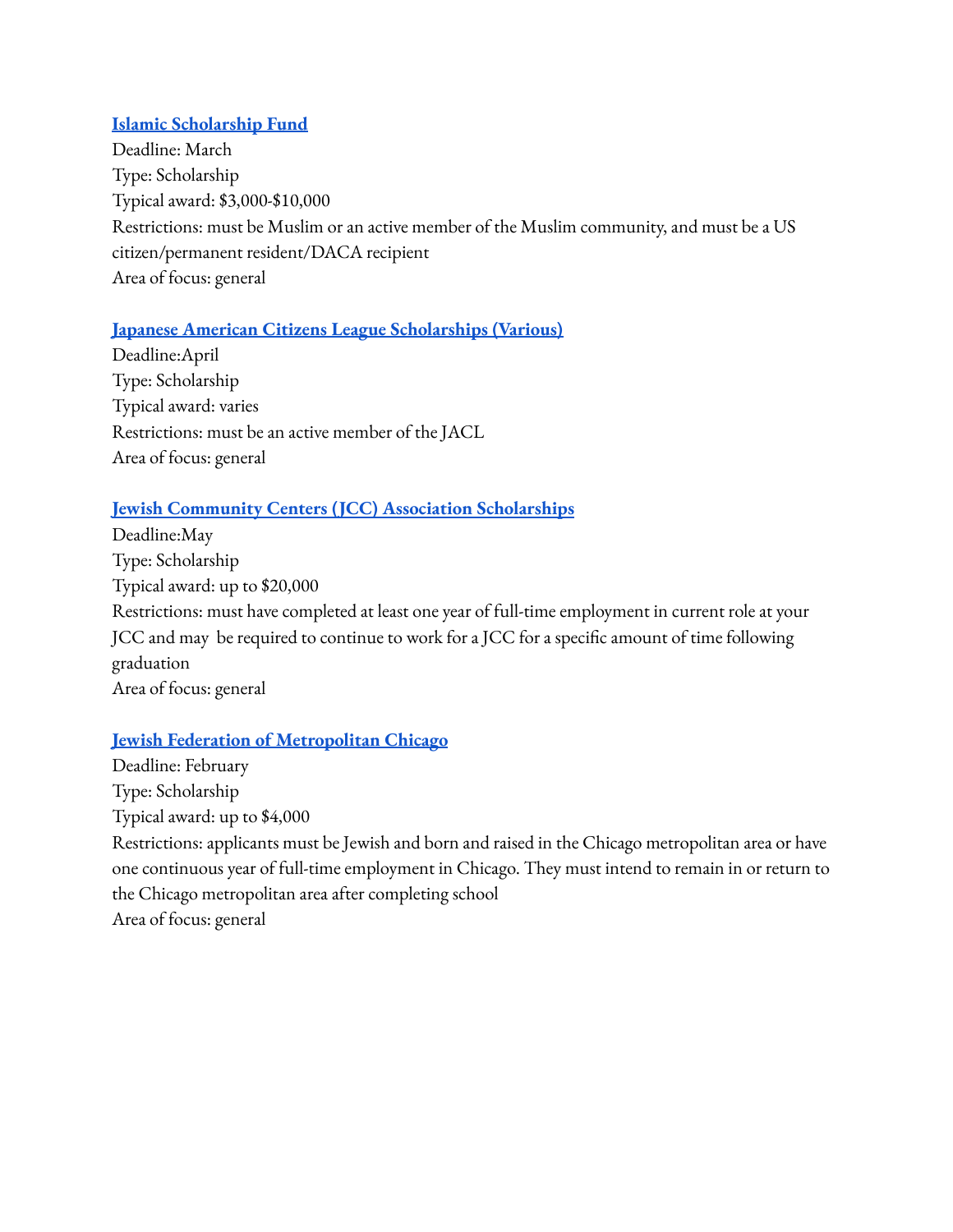#### **Jewish Vocational Service of Los Angeles [Scholarship](https://www.jvs-socal.org/program/scholarship/) Program**

Deadline: March 31 Type: Scholarship Typical award: varies Restrictions: applicants must identify as Jewish and be a permanent and legal resident of Los Angeles County for a minimum of 3 years. They must be a US citizen or a permanent legal resident, and must have a demonstrated and verifiable financial need. Area of focus: general

#### **Kappa Kappa Gamma Foundation [Scholarships](https://www.kappakappagamma.org/Kappa/Foundation/Scholarships/)**

Deadline: February 1 Type: Scholarship Typical award: \$3,000 Restrictions: women who are members of Kappa Kappa Gamma Area of focus: general

#### **Kappa Omicron Nu Honor Society [Fellowships](http://www.kon.org/awards/grants.html)**

Deadline: April Type: Fellowship Typical award: varies Restrictions: Must be an active member of Kappa Omicron Nu Honor Society Area of focus: general

#### **Kinesis [Scholarship](https://kinesispr.org/scholarships/?lang=en) for Puerto Rican Residents**

Deadline: April Type: Scholarship Typical award: varies Restrictions: Resident of Puerto Rico Area of focus: general

## **Korean American [Scholarship](https://www.kasf.org/) Fund**

Deadline: June Type: Scholarship Typical award: \$500-\$5,000 Restrictions: Open to Korean-American students and students from Korea. If extra funds are available, descendants of American veterans who served during the Korean War may qualify. Area of focus: general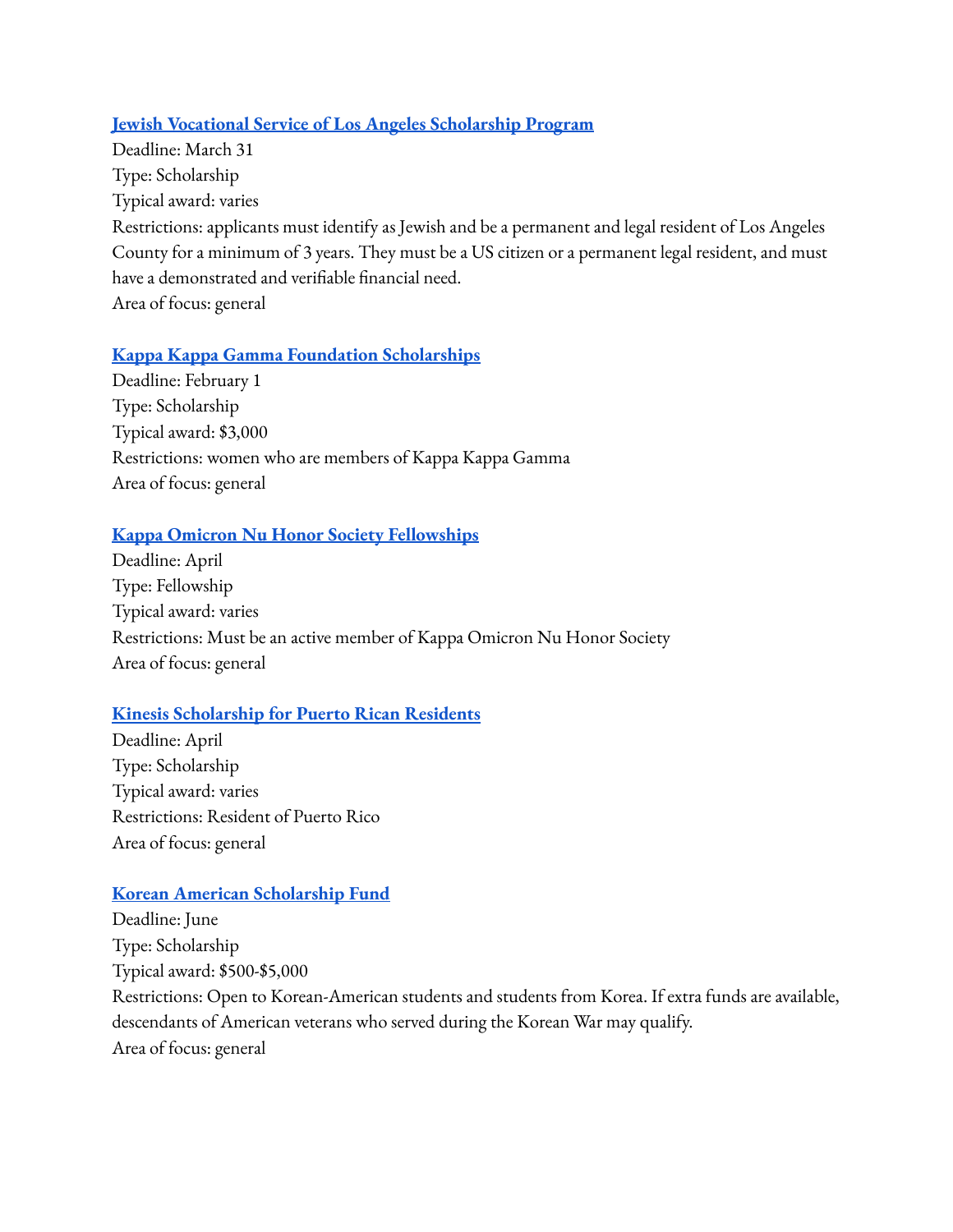#### **La [Unidad](https://www.lulf.org/scholarships.html) Latina**

Deadline: Varies Type: Scholarship Typical award: \$500-\$2,000 Restrictions: varies Area of focus: general

## **Leopold Schepp [Foundation](https://www.scheppfoundation.org/wp/applying/) Scholarship**

Deadline: Rolling Type: Scholarship Typical award: Varies Restrictions: Applicants must be US citizens or permanent residents under the age of 40, who do not already have a degree at the same level they are applying for (i.e. they cannot already have a Master's degree if they are applying for a Master's degree program). Area of focus: general

## **Mas Family [Scholarships](http://jmcff.org/)**

Deadline: January Type: Scholarships Typical award: varies Restrictions: Cuban citizenship or Cuban descent (parent(s) or grandparent(s) must have been born in Cuba) Area of focus: international relations

## **Mitchell [Scholarship](https://www.us-irelandalliance.org/mitchellscholarship)**

Deadline: September Type: year-long exchange to an institution of higher learning in Ireland or Northern ireland Typical award: tuition, housing and \$15,000 stipend Restrictions: US citizen between 18-30 Area of focus: general

## **NAACP [Scholarships](https://naacp.org/find-resources/scholarships-awards-internships/scholarships) (Various)**

Deadline: varies Type: Scholarship Typical award: varies Restrictions: Must be a member of the NAACP and be African-American or a person of color Area of focus: general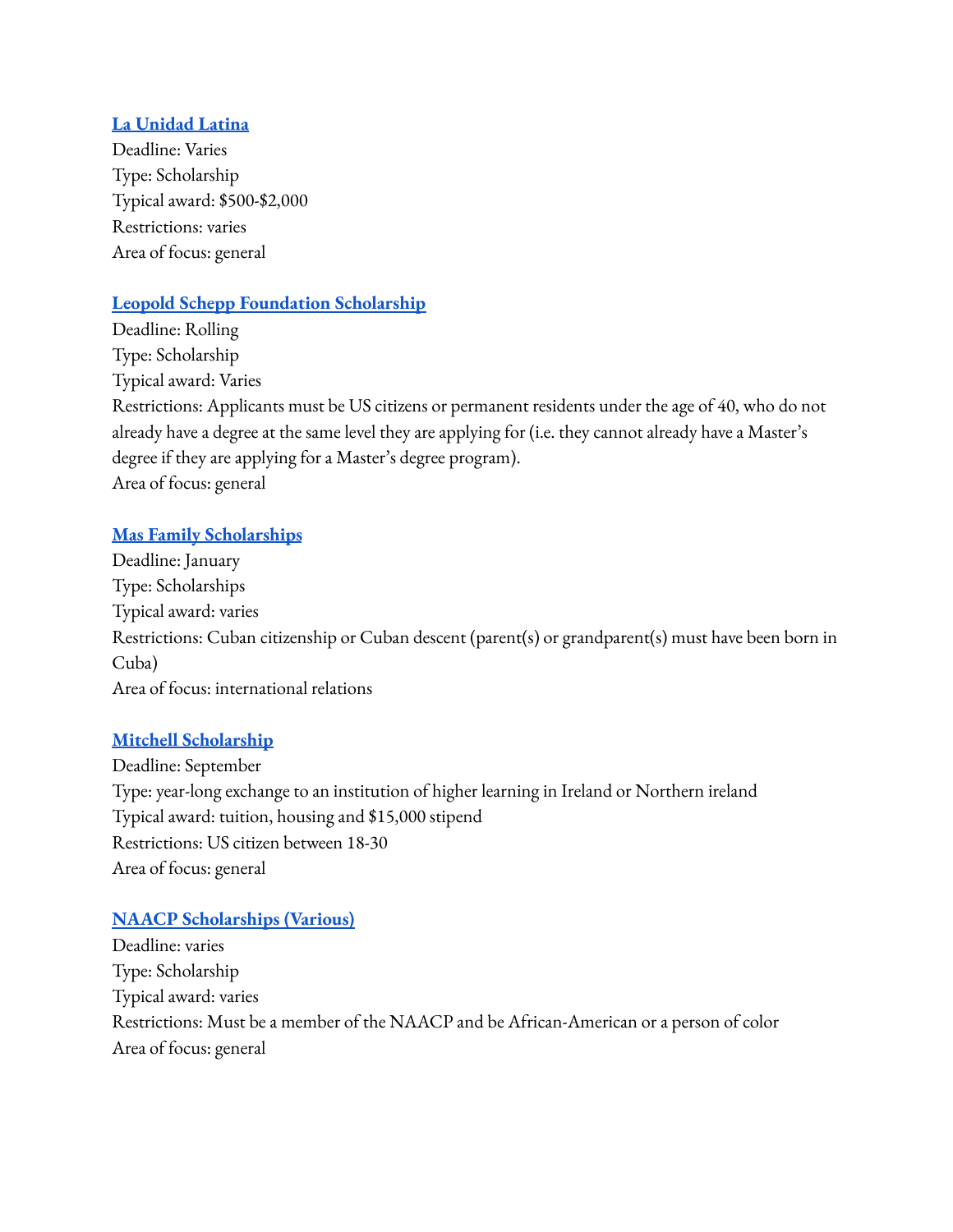## **The National Italian American Foundation [Scholarships](https://www.niaf.org/programs/scholarships/) (Various)**

Deadline: March Type: Scholarship Typical award: Varies Restrictions: Must be a United States citizen or permanent resident who has Italian American ancestry. Must also have an active NIAF membership (students may use their parent, guardian or graandparent's membership) Area of focus: general

## **National Federation of Republican Women (NRFW) National Pathfinder [Scholarship](http://www.nfrw.org/scholarships)**

Deadline: June Type: scholarship Typical award: \$2,500 Restrictions: none Area of focus: general

## **National Nuclear Security Administration's (NNSA) [Nonproliferation](https://ngp.pnnl.gov/) Graduate Fellowship [Program](https://ngp.pnnl.gov/)**

Deadline: October Type: Fellowship Typical award: \$53,300-\$70,500 (dependant on level of education) + benefits Restrictions: Must be a US citizen who is eligible for security clearance and has a career interest in National Security. The fellowship will last 12 months. Area of focus: National security

## **National [Organization](http://www.noiaw.org/scholarships/) of Italian American Women Scholarships**

Deadline: March Type: Scholarship Typical award: varies Restrictions: Must be a female US citizen, with demonstrated financial need and at least one parent of Italian descent Area of focus: general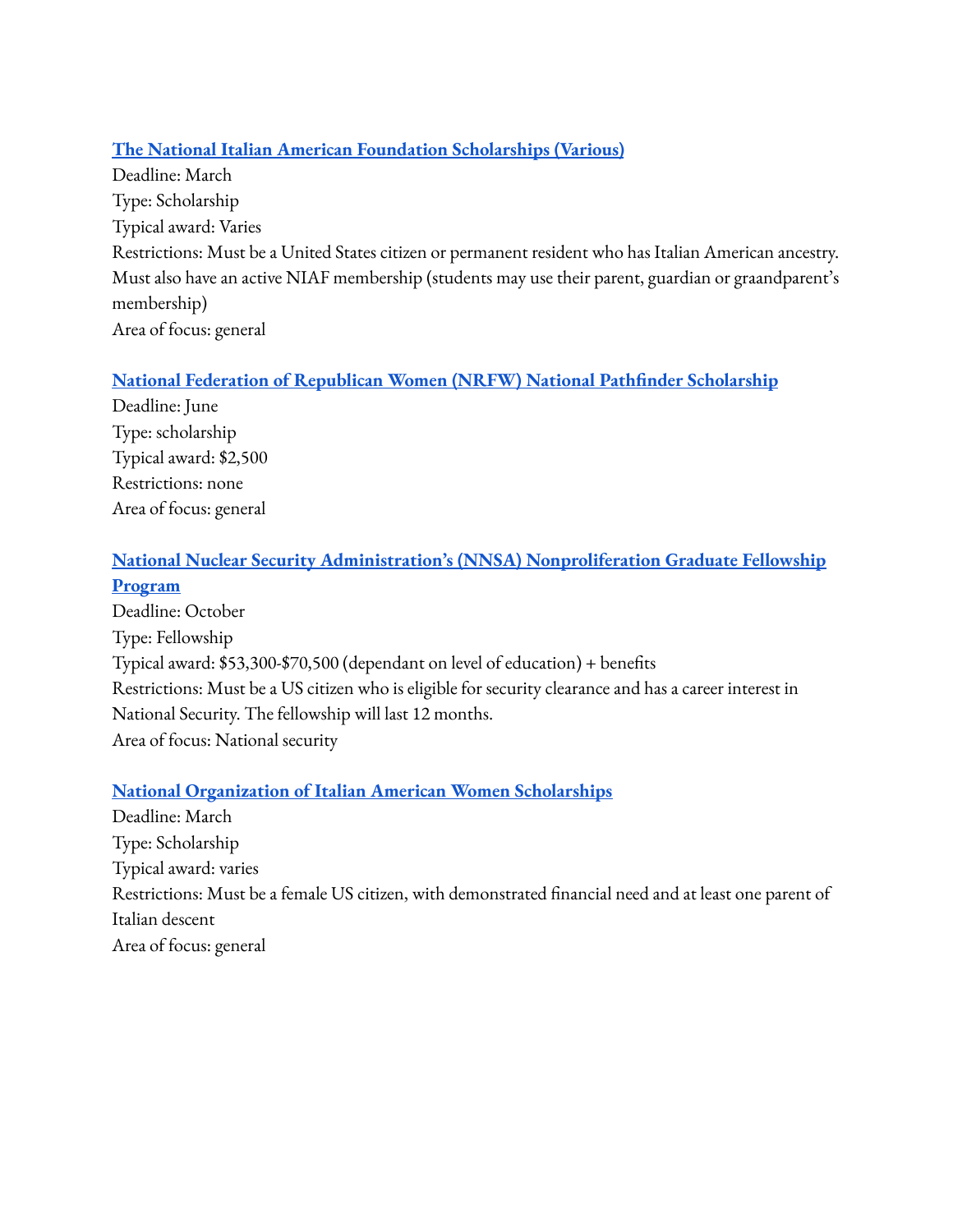## **National Women's Studies Association [Scholarships](https://www.nwsa.org/studentprizes) and Essay Awards**

Deadline: varies by award Type: scholarship Typical award: Varies by award Restrictions: must be a current NWSA member. Other restrictions may apply based on each scholarship Area of focus: Gender Policy

## **Navajo Nation [Scholarship](https://onnsfa.org/awards-%2F-amounts)**

Deadline: June/November Type: Scholarship Typical award: \$3,500 - \$5,000 per term Restrictions: Must be a Navajo student pursuing only one degree at the same level Area of focus: general

## **New York State Senate Richard A. Wiebe Public Policy Service [Fellowship](https://www.nysenate.gov/newsroom/articles/new-york-senate-graduate-fellowships)**

Deadline: April Type: 10 month fellowship Typical award: \$40,000 stipend Restrictions: Must have completed graduate studies prior to the beginning of the fellowship Area of focus: general

# **National PELRA Anthony C. Russo [Scholarship](https://npelra.org/scholarships.php)**

Deadline: September Type: Scholarship Typical award: \$3,000 Restrictions: must be a US citizen Area of focus: human resources, labor and industrial relations, public administration, political science

## **Order Sons of Italy (OSIA) General Study [Scholarships](https://www.osia.org/programs/scholarships/)**

Deadline: February Type: scholarships Typical award: \$5,000-\$25,000 Restrictions: US citizen with Italian descent Area of focus: general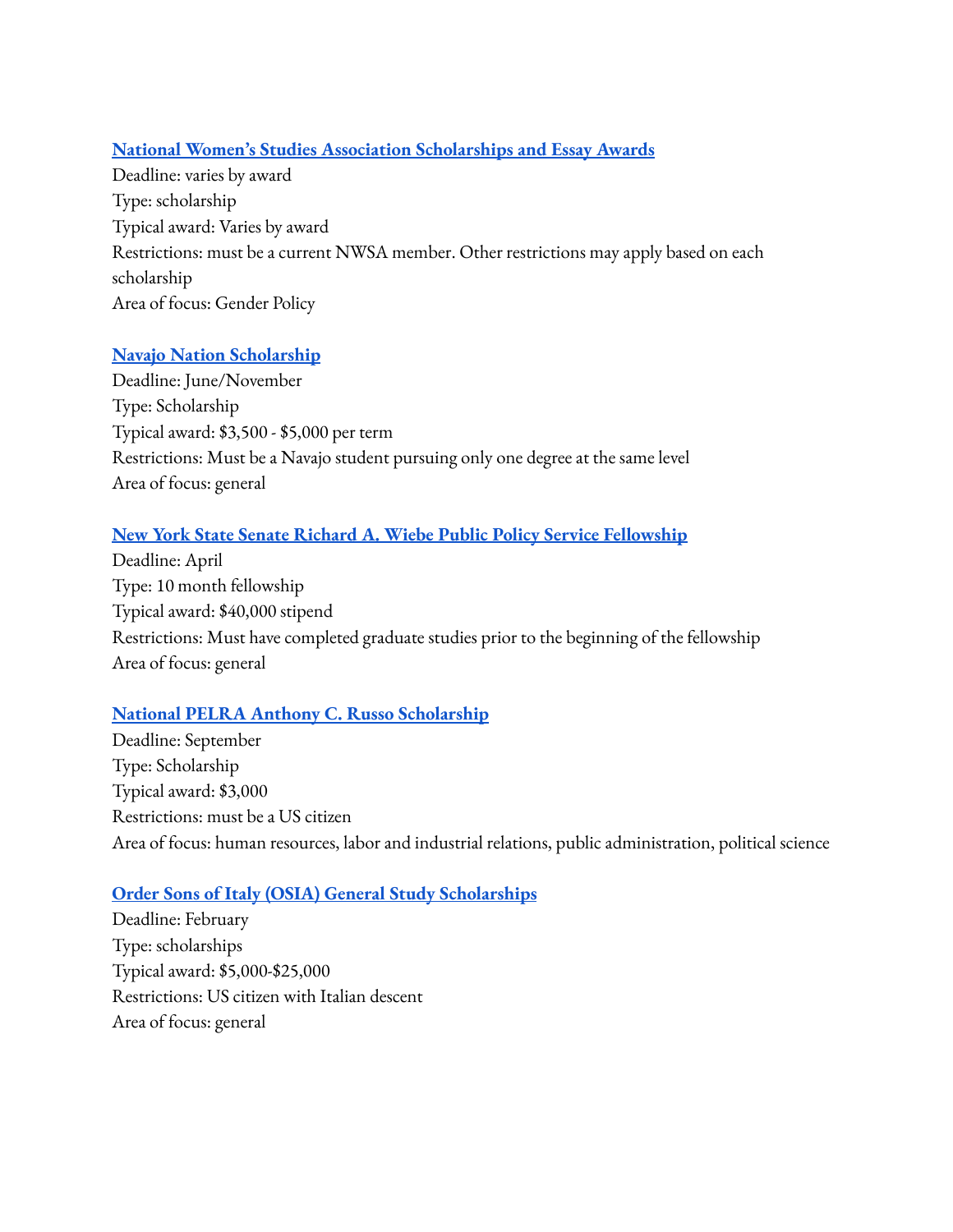#### **Paul and Daisy Soros [Fellowship](https://www.pdsoros.org/) for New Americans**

Deadline: October Type: scholarship Typical award: up to \$90,000 Restrictions: applicant's birth parents must have been born outside of the US as non-US citizens and the applicant must be a US citizen, a naturalized citizen, a legal permanent resident, a refugee or a DACA recipient Area of focus: general

#### **Phi Kappa Phi [Fellowship](http://www.phikappaphi.org/grants-awards#.W6U7uRNKi8U)**

Deadline: varies Type: Fellowships/Awards Typical award: Varies Restrictions: must be an active member of Phi Kappa Phi honor society Area of focus: general

## **[Philanthropic](https://www.peointernational.org/about-peo-educational-loan-fund-elf) Educational Organization (PEO) Educational Loan Fund**

Deadline: rolling Type: loan program Typical award: up to \$25,000 for a master's degree Restrictions: applicant must be a female citizen or permanent resident of the US or Canada. The applicant must be recommended by the local chapter of the PEO sisterhood. Area of focus: general

#### **Pi Gamma Mu [Scholarships](http://pigammamu.org/scholarships.html)**

Deadline: February Type: Scholarship Typical award: \$1,000-2,000 Restrictions: must be a member of Pi Gamma Mu Area of focus: general

#### **Pickering Graduate Foreign Affairs [Fellowship](https://pickeringfellowship.org/)**

Deadline: September Type: Fellowship Typical award: up to \$42,000 annually (fellowship lasts for a period of two years) Restrictions: US citizenship, applicant must be applying to two-year full time master's degree programs. After graduation, you must commit to a minimum of five years of service in the Foreign Service Area of focus: International relations, public policy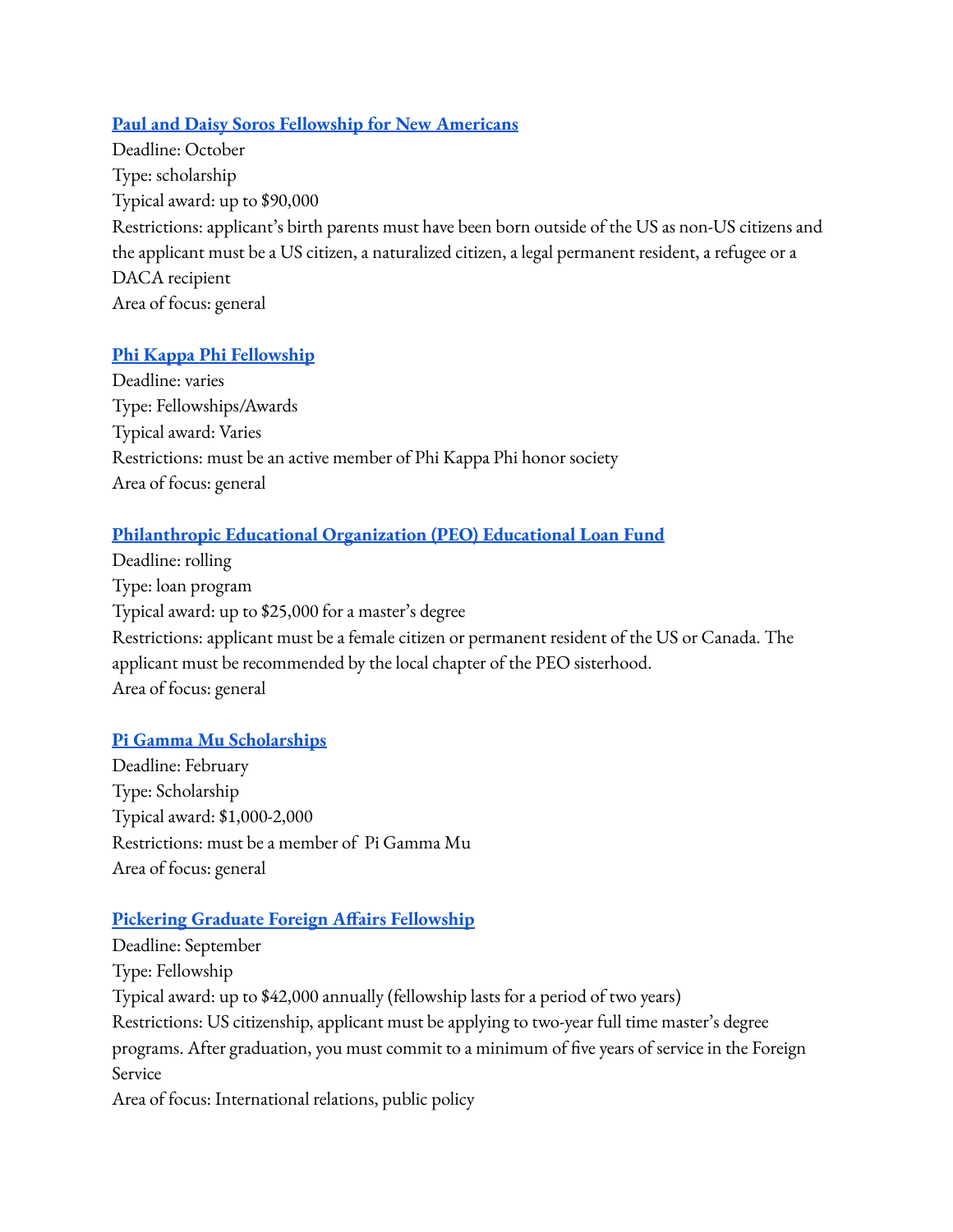#### **Point Foundation [Scholarships](https://pointfoundation.org/)**

Deadline: January Type: Scholarship Typical award: varies Restrictions: applicant must be a person who identifies as a member of the LGBTQ+ community Area of focus: general

## **Pride Foundation [Scholarships](https://www.pridefoundation.org/what-we-do/scholarships/)**

Deadline: January Type: Scholarship Typical award: varies Restrictions: Must be a LGBTQ+ student who is a resident of Alaska, Idaho, Montana, Oregon, or Washington. ( They may study elsewhere and for a full "residency" definition see website). Area of focus: general

## **Randolph Hearst Endowed [Fellowship](https://www.aspeninstitute.org/programs/program-on-philanthropy-and-social-innovation-psi/william-randolph-hearst-endowed-fellowship-for-minority-students/) for Minority Students**

Deadline: varies Type: Fellowship Typical award: hourly compensation Restrictions: A US citizen, permanent resident or DACA recipient from a community of color who has a demonstrated interest in nonprofit organizations/philanthropy/social sector and demonstrated financial need. The fellow will serve as an intern with the Aspen Institute Program on Philanthropy and Social Innovation.

Area of focus: Nonprofit organizations, philanthropy, social policy

## **Rangel [International](https://rangelprogram.org/graduate-fellowship-program/) Affairs Graduate Fellowship**

Deadline: September Type: Fellowship Typical award: up to \$42,000/year (two year fellowship) Restrictions: US citizen who is seeking admission to enter graduate school for a two year program in an area of study related to the Foreign Service. On completion of studies, the Fellow is committed to a minimum of five years of Service Area of focus: international affairs, public policy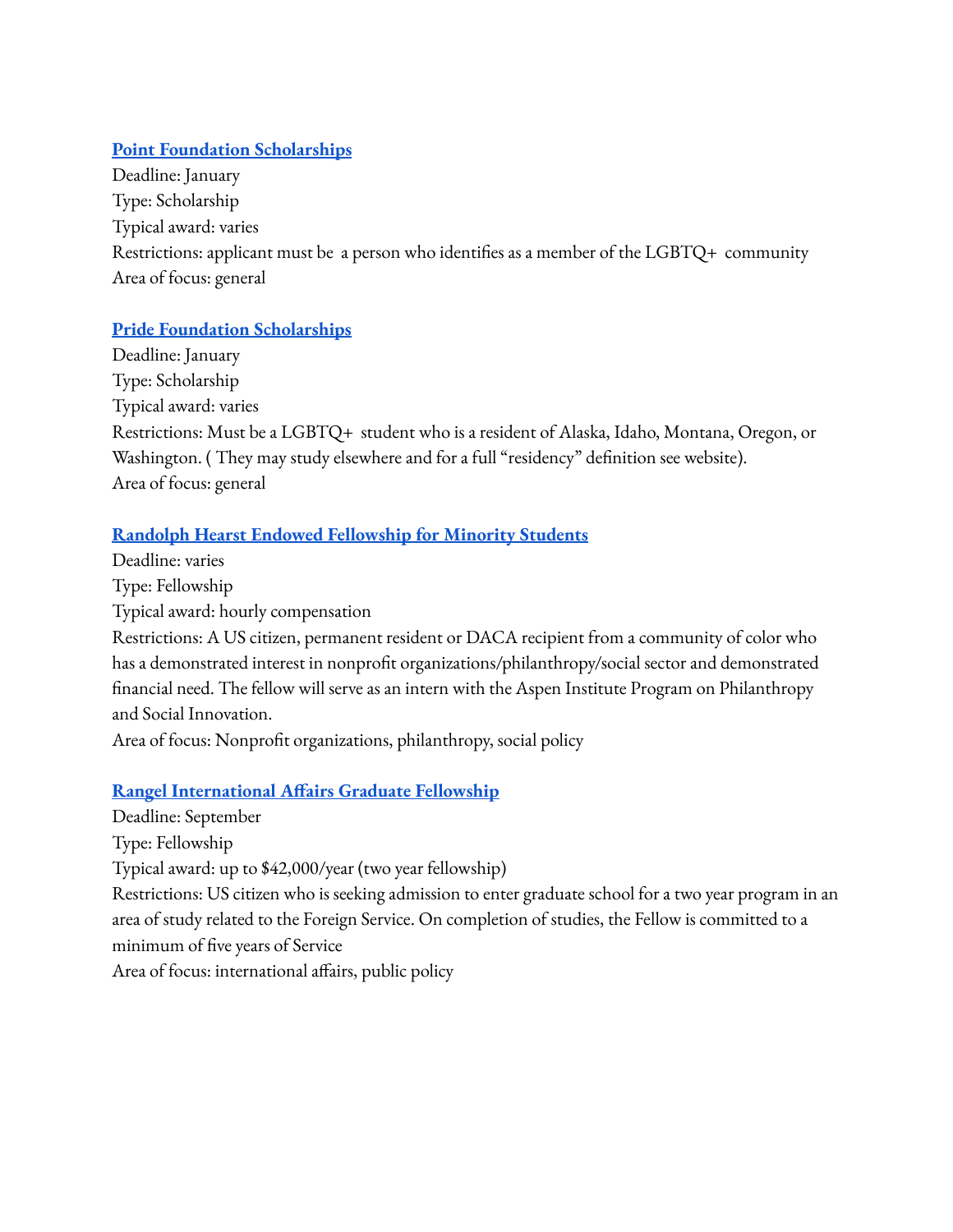## **Roothbert Fund [Scholarship](http://www.roothbertfund.org/) Program**

Deadline: February Type: Scholarship Typical award: \$5,000-\$7,000 (may be renewable) Restrictions: The scholarship is seeking candidates whose daily actions are guided by spiritual motives Area of focus: General

## **Saint Andrew's Society [Scholarship](https://standrewsny.org/page/Scholarship) Program**

Deadline: April Type: Scholarship Typical award: varies Restrictions: Must be of Scottish birth or descent. Applicants who are US citizens of Scottish descent, must maintain their permanent residence in the Mid-Atlantic region. Area of focus: general

## **Savoy Orders Pigott [Scholarship](http://www.savoyfoundation-usa.org/savoy-orders-pigott-scholarships.html)**

Deadline: May Type: Scholarship Typical award: \$2,500 Restriction: Must be a US citizen of Permanent Resident studying International Studies Area of focus: international studies

# **Somers Aging and [Long-Term](https://www.nasi.org/internship-opportunities) Care Research Internship**

Deadline: January Type: Internships Typical award: various Restrictions: 12 week summer internship Area of focus: Public Policy, Social Policy, Health Policy

# **Sons of Norway Foundation [Scholarships](https://www.sofn.com/foundation/scholarships/)**

Deadline: varies by scholarship Type: Scholarships Typical award: varies Restrictions: Norwegian citizenship or US citizenship with Norwegian-American heritage Area of focus: general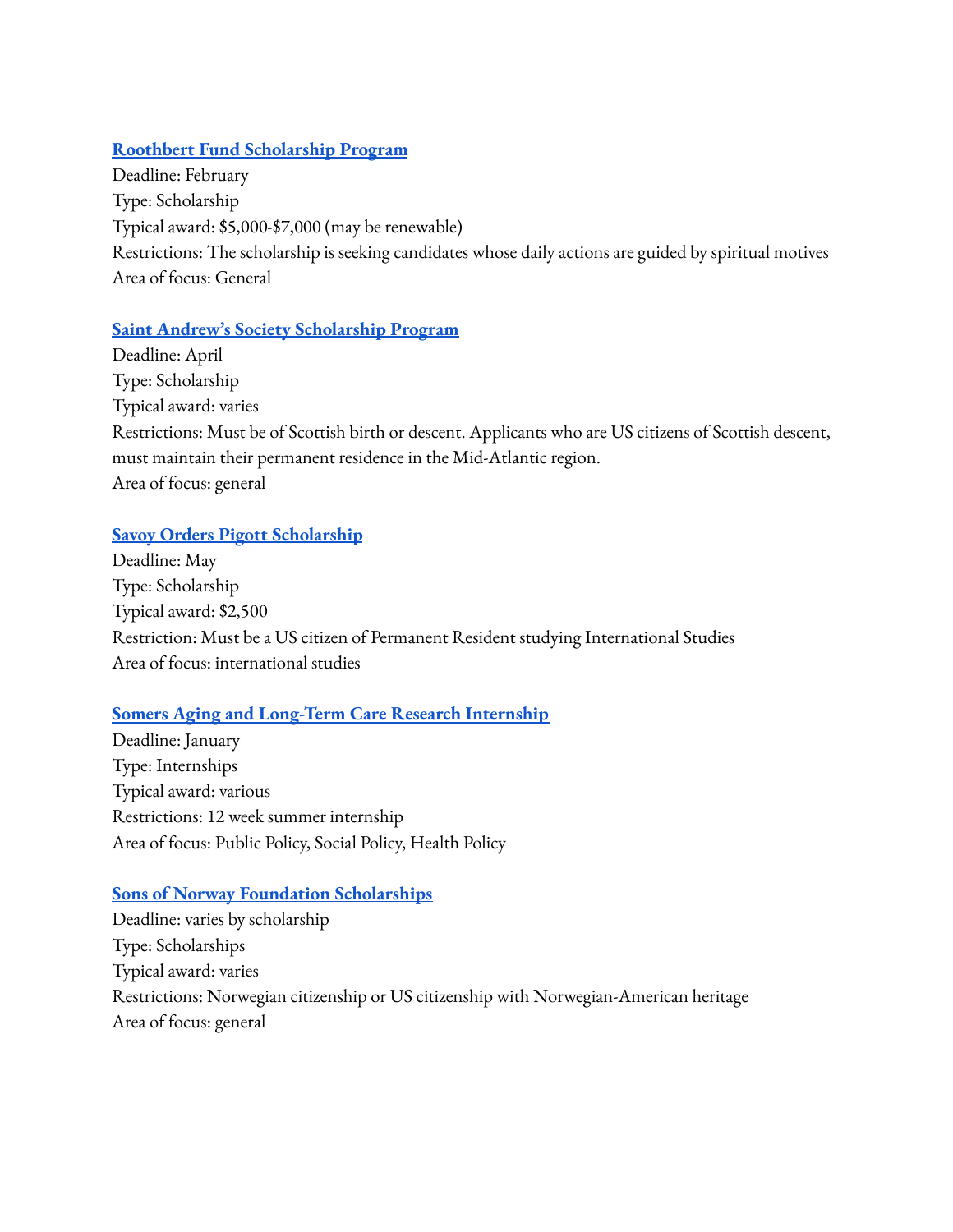## **Stephen J. Brady Stop Hunger [Scholarship](http://us.stop-hunger.org/home/grants.html)**

Deadline: December Type: scholarship Typical award: \$5,000 scholarship and \$5000 grant for their hunger-related charity Restrictions: Must be a US citizen or permanent resident that must have demonstrated on-going commitment to their community by performing unpaid volunteer services impacting hunger within the last 12 months. Area of focus: social policy and health policy

## **Stonewall Community Foundation [Traub-Dicker](https://www.stonewallfoundation.org/scholarships/) Rainbow Scholarship**

Deadline: June Type: Scholarship Typical award: \$1,500 or \$3,000 Restrictions: Must identify as a lesbian woman Area of focus: general

#### **Taxpayers for Common Sense (TCS) [Fellowships](https://www.taxpayer.net/work-for-taxpayers/#fall-fellowships)**

Deadline: Rolling Type: Fellowships Typical award: varies Restrictions: none Area of focus: general

## **[ThinkSwiss](https://thinkswiss.org/) Research Scholarship**

Deadline: January Type: Scholarship Typical award: \$1600/month over the 2-3 month internship in Switzerland Restrictions: Scholarship is to help support a student embarking on a research stay in Switzerland. Student must provide confirmation from a professor at a Swiss university that they will accept the student for a research stay in their group Area of focus: general

## **The Theodore Gordon Flyfishers Inc. Founders Fund [Scholarship](http://www.environmentalconsortium.org/resources/scholarships/tgf.html)**

Deadline: April Type: Scholarship Typical award: \$3,500 Restrictions: must be a U.S citizen studying Environmental Policy Area of focus: Environmental Policy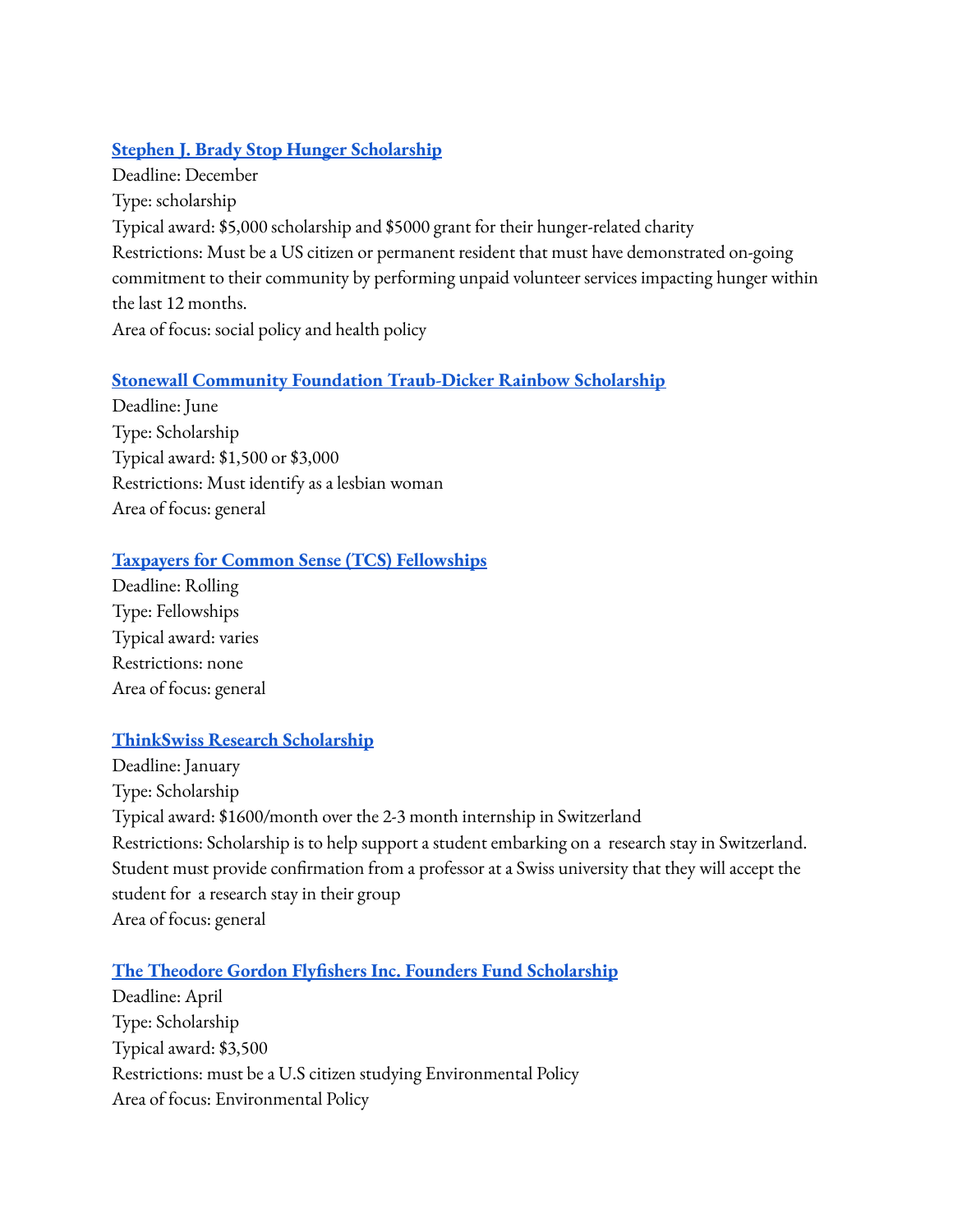## **Tillman Military [Scholarship](http://pattillmanfoundation.org/apply-to-be-a-scholar/)**

Deadline: February Type: scholarship Typical award: \$10,000 Restrictions: Must be a veteran or active duty military service member, or the spouse of a veteran or active service member (including surviving spouses). Must be a full-time student Area of focus: general

#### **Truman [Scholarship](https://www.truman.gov/)**

Deadline: March Type: Scholarship Typical award: \$30,000 Restrictions: must be a US citizen or a US national resident if American Samoa, planning to attend graduate school to pursue a career in public service Area of focus: public service

#### **UNICO National [Scholarships](https://www.unico.org/scholarships) (Various)**

Deadline: April Type: Scholarship Typical award: varies Restrictions: must be a US citizen. Other restrictions apply depending on the particular scholarship Area of focus: general

## **United Methodist Church [Scholarships](https://www.gbhem.org/loans-scholarships/scholarships/)**

Deadline: March Type: Scholarships Typical award: varies Restrictions: must be an active, full members of the United Methodist Church for one year Area of focus: general

## **Urban Education Leaders [Internship](https://dcps.dc.gov/page/urban-education-leaders-internship-program) Program (UELIP)**

Deadline: January Type: internships Typical award: varies Restrictions: none Area of focus: education policy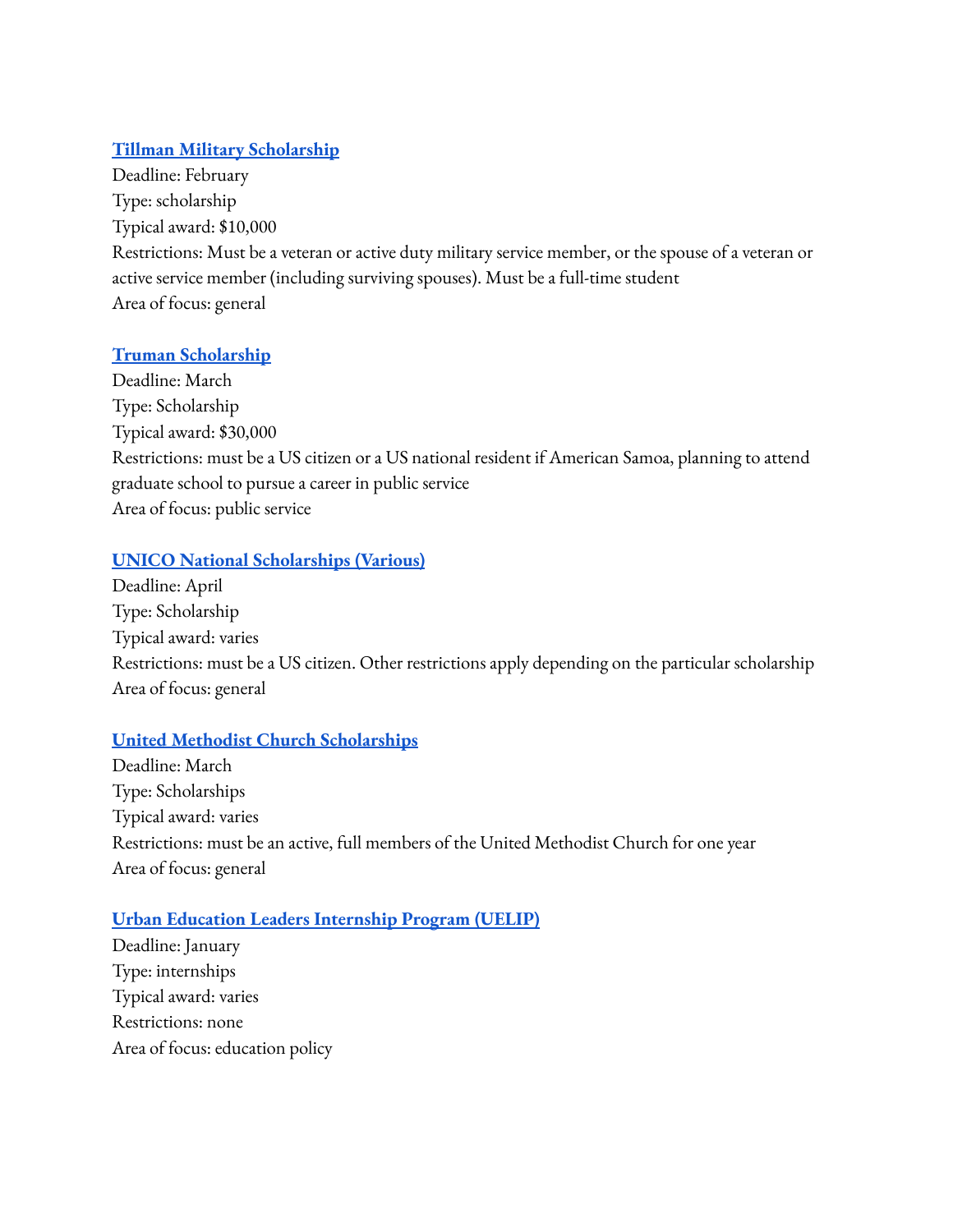## **USAID Donald M. Payne [International](https://www.paynefellows.org/) Development Graduate Fellowship Program**

Deadline: November Type: Fellowship Typical award: up to \$52,000/year (fellowship lasts for two years) Restrictions: Must be a US citizen seeking admission to enter graduate school for a two-year program. Upon graduation, the fellow is required to serve as a USAID foreign service officer for a minimum of 5 years Area of focus: Foreign Service and International development

## **Veterans United [Foundation](https://www.enhancelives.com/scholarships) Scholarship**

Deadline: March/October Type: scholarship Typical award: varies Restrictions: must be a surviving spouse or surviving child of a deceased service member from a service-related death, or a veteran with a 100% service-connected disability Area of focus: general

## **Walter S. Barr [Fellowships](http://www.horacesmithfund.org/applications/walter-s-barr-fellowships/)**

Deadline: March Type: Scholarship Typical award: varies Restrictions: must be a resident of Hampden County, MA Area of focus: general

## **Wellesley College Graduate Fellowships and [Scholarships](https://www.wellesley.edu/careereducation/fellowships-scholarships/postgraduate-fellowships)**

Deadline: varies Type: scholarships and fellowships Typical award: varies Restrictions: Wellesley alumnae Area of focus: general

## **Women in Defense Scholarship (previously [HORIZONS\)](https://www.womenindefense.net/widscholar/apply-for-scholarship)**

Deadline: July Type: scholarship Typical award: varies Restrictions: Must be a female US citizen with an interest in pursuing a career related to national security or defense Area of focus: National Security/Defense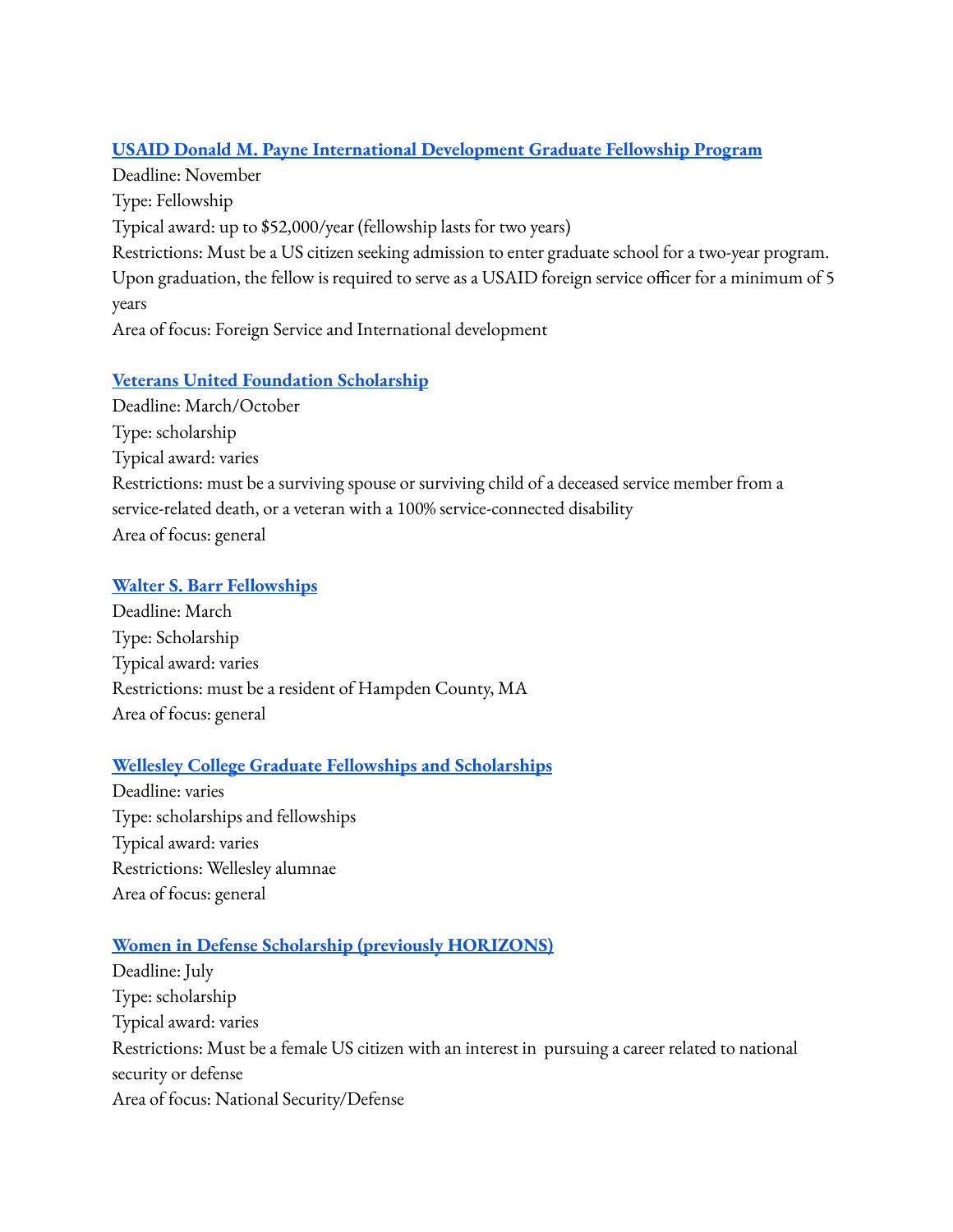# **Women's Congressional Policy Institute (WCPI) [Congressional](http://www.womenspolicy.org/our-work/congressional-fellows/) Fellowships on Women and [Public](http://www.womenspolicy.org/our-work/congressional-fellows/) Policy**

Deadline: June Type: fellowships Typical award: \$3400/month for the 7 month fellowship (+\$1000 for purchase of health insurance) Restrictions: Fellows will work 40 hours each week in a congressional office as a legislative assistant on policy issues affecting women. Area of focus: women's policy, politics

## **Zeta Phi Beta National Education Foundation [Scholarships](http://www.zpbnef1975.org/scholarships--descriptions.html)**

Deadline: varies Type: scholarships Typical award: varies Restrictions: vary based on scholarship Area of focus: general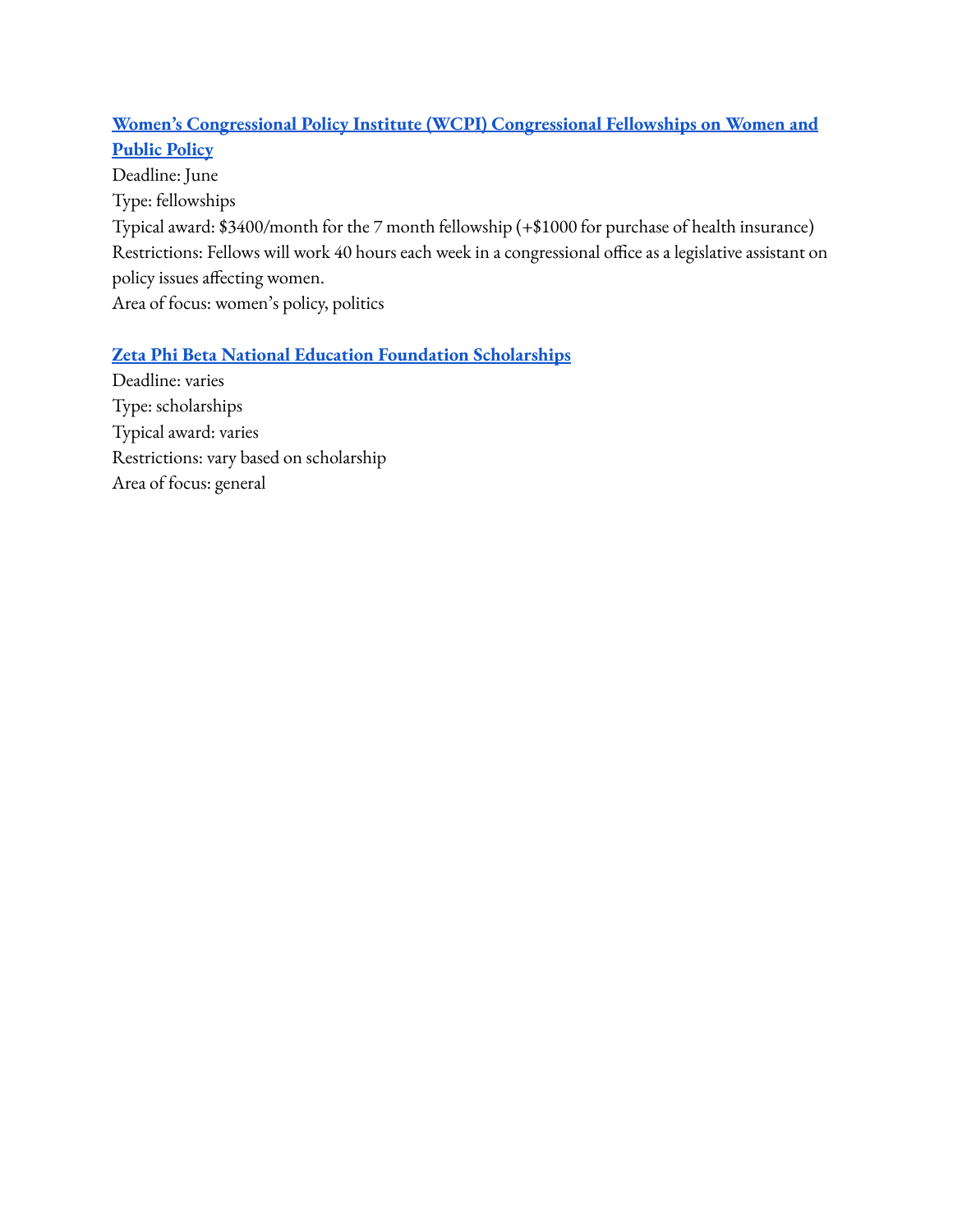# **International Funding Options**

#### **Aga Khan Foundation [International](https://www.akdn.org/our-agencies/aga-khan-foundation/international-scholarship-programme) Scholarship Programme**

Deadline: March Type: Scholarship + loan Typical award: varies Restrictions: accepts only nationals from: Bangladesh, India, Pakistan, Afghanistan, Tajikistan, Kyrgyzstan, Syria, Egypt, Kenya, Tanzania, Uganda, Madagascar and Mozambique Area of focus: development policy

#### **Alberta [Scholarships](https://studentaid.alberta.ca/scholarships/sir-james-lougheed-award-of-distinction/) Program - Sir James Lougheed Awards of Distinction**

Deadline: January Type: scholarship Typical award: \$15,000 Restrictions: Must be a Canadian citizen who is a resident of Alberta (full definition of residency is available on the website). Full-time students only. Area of focus: general

#### **The American Association of University Women [Fellowships](https://www.aauw.org/resources/programs/fellowships-grants/) & Grants**

Deadline: November Type: Fellowships/Grants Typical Award: Varies Restrictions: must be female Area of focus: general

#### **[American-Scandinavian](https://www.amscan.org/fellowships-and-grants/fellowships-and-grants-for-advanced-study-or-research-in-the-usa/) Foundation**

Deadline: April Type: Fellowship Typical award: Varies Restrictions: must be a citizen of Denmark, Finland, Sweden, Iceland, or Norway Area of focus: general

#### **Arab Student Aid [International](https://arabstudentaid.org/students/) Scholarship Interest-Free Loan**

Deadline: January/August Type: interest-free loan Typical award: \$4,500 Restrictions: Must have citizenship of an Arab country Area of focus: general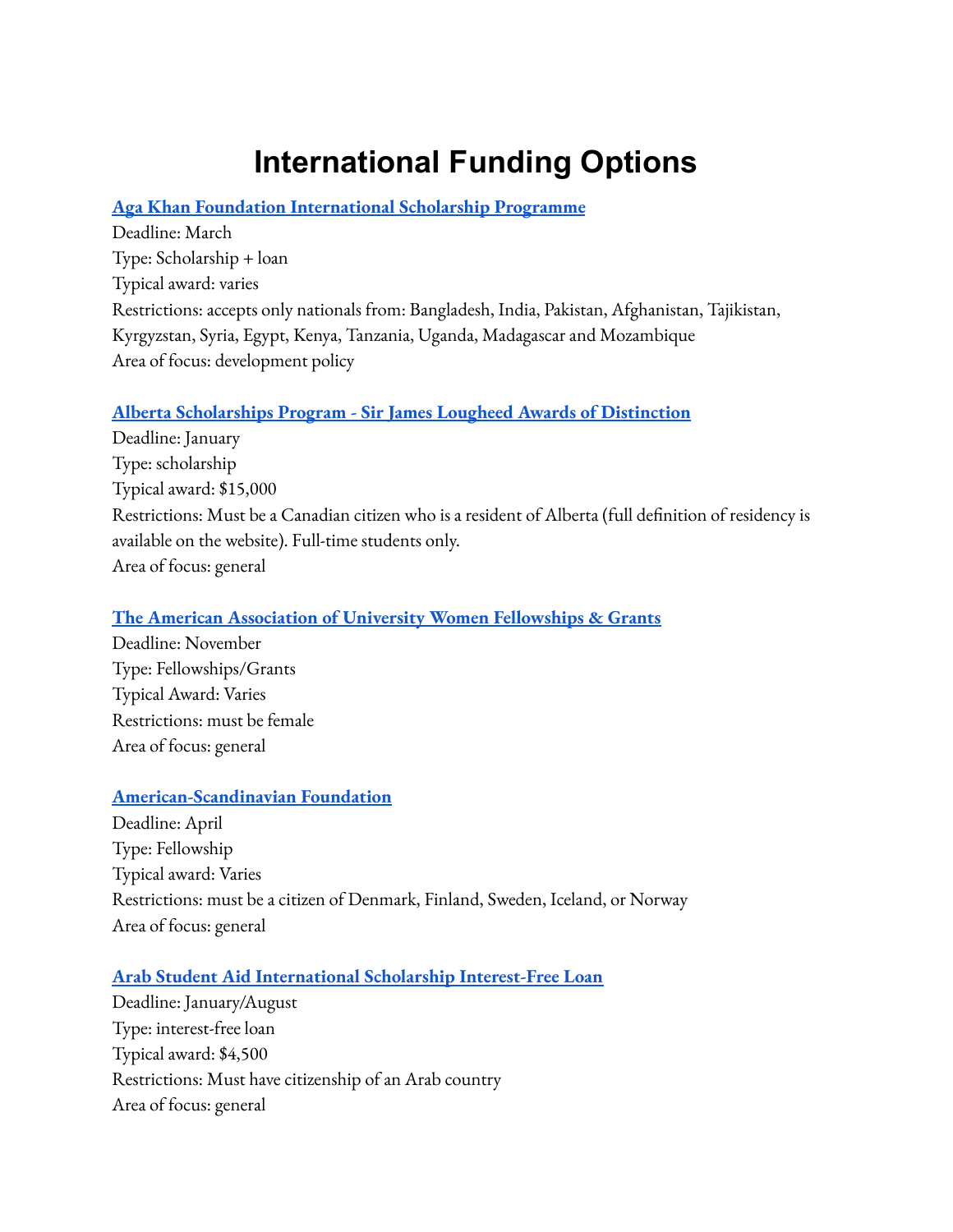## **Armenian [Professional](http://www.armenianprofessionalsociety.org/scholarships.html) Society**

Deadline: September Type: Scholarship Typical award: varies Restrictions: must be a citizen of Armenia Area of focus: general

## **[Baltic-American](https://balticamericanfreedomfoundation.org/programs-awards-internship/) Freedom Foundation Internship**

Deadline: October/April Type: Internship Typical award:varies Restrictions: Must hold a passport from Lithuania, Latvia, or Estonia, an must agree to return to their home country for a minimum of two years immediately upon completion of internship Area of focus: general

## **Belgian American [Educational](https://baef.be/graduate-study-fellowships-be/) Foundation Grant**

Deadline: October Type: grant Typical award: up to \$60,000 for the first year, up to \$40,000 for the second year Restrictions: Must be a Belgian national Area of focus: general

## **BEST (BUNAC [Educational](https://www.bunac.org/uk/travel-essentials/scholarships-and-awards) Scholarship Trust)**

Deadline: March Type: Scholarship Typical award: \$7,000-\$20,000 Restrictions: Must be a UK passport holder who is engaged in/has completed a tertiary level course at a university in the UK and has applied for, but not started, a graduate course in the US Area of focus: general

#### **Bibliotecha Alexandrina Higher Education [Funding Opportunities](http://www.bibalex.org/he_funding/Home/index.aspx) in the Arab Region [Database](http://www.bibalex.org/he_funding/Home/index.aspx)**

Deadline: varies Type: database Typical award: varies Restrictions: for students from Algeria, Bahrain, Egypt, Jordan, Kuwait, Lebanon, Morocco, Oman, Palestine, Qatar, Saudi Arabia, Tunisia or the United Arab Emirates Area of focus: general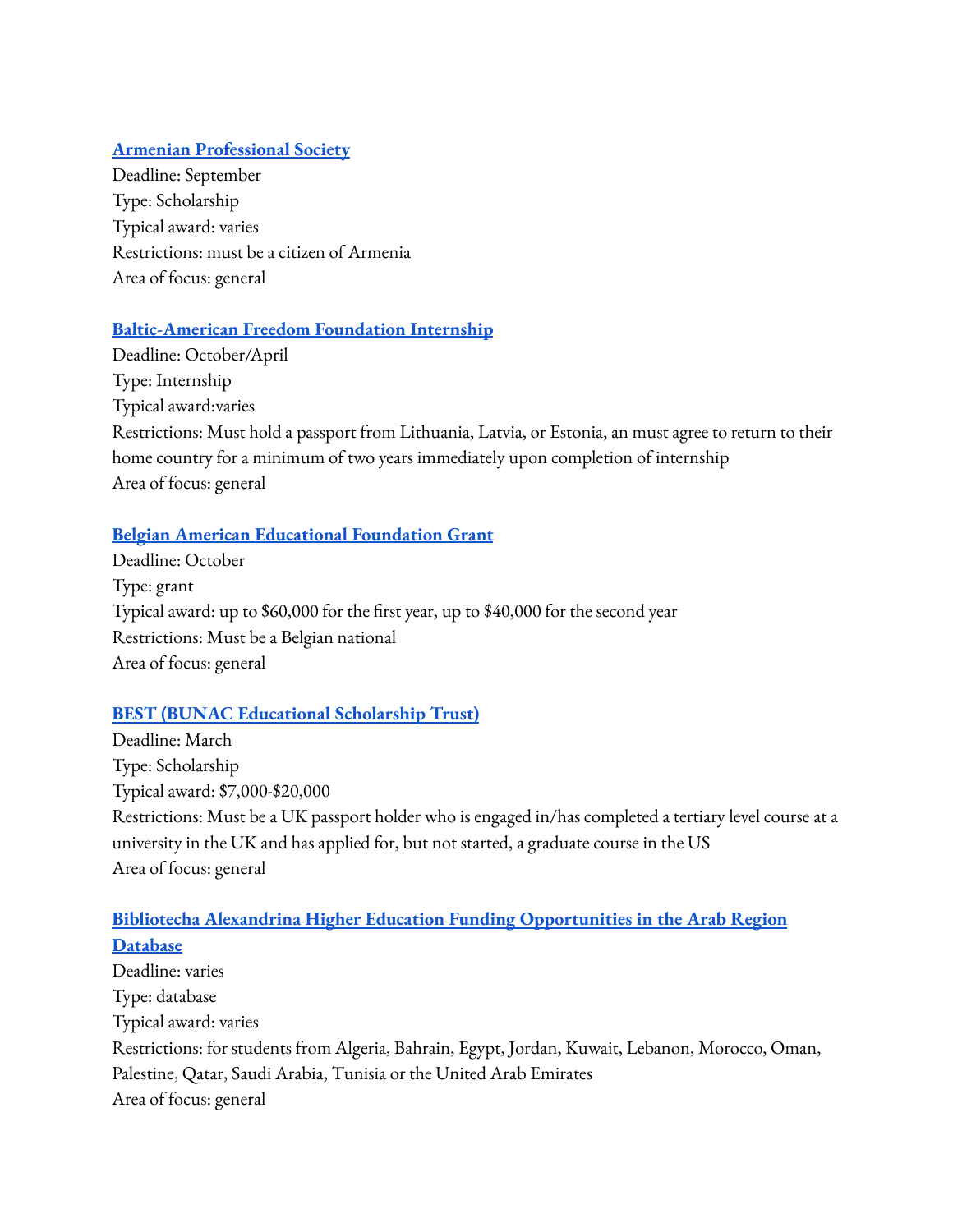#### **[Bolashak](https://bolashak.gov.kz/en/o-stipendii/istoriya-razvitiya.html) Program**

Deadline: July Type: Scholarship Typical award: Full tuition and monthly stipend Restrictions: Citizenship of Kazakhstan Area of focus: general

## **Canadian Federation of University Women [Fellowships](https://cfuw.org/fellowships-awards/list-of-fellowships-and-awards/) and Awards**

Deadline: January Type: scholarships/fellowships Typical award: varies Restrictions: Must be a woman that is either a Canadian citizen oor is a Permanent Resident of Canada Area of focus: general

## **Central Bank of Mexico FIDERH Loan for [Graduate](http://www.fiderh.org.mx/english.html) Students**

Deadline: Rolling Type: Loan Typical award: varies Restrictions: Mexican citizenship, TOEFL score requirements Area of focus: general

## **Centralia [Studiestodsnamnden](https://www.csn.se/bidrag-och-lan.html) (CSN) Grants & Loans**

Deadline: Rolling Type: Grants/Loans Typical award: varies Restrictions: Applicant must have Swedish citizenship or otherwise be entitled to Swedish Student Aid (a full definition of who is entitled can be found on the website) Area of focus: general

## **Citadel Capital Scholarship [Foundation](http://www.bibalex.org/he_funding/Donors/Details.aspx?ID=54)**

Deadline: April Type: Scholarship Typical award: tuition (ceiling of \$50,000) and possibility of living stipend Restrictions:Applicant must be an Egyptian national under the age of 35, who is committed to return to work in Egypt for a minimum of 2 years. If the applicant is male, he must have a clear military service status. Area of focus: general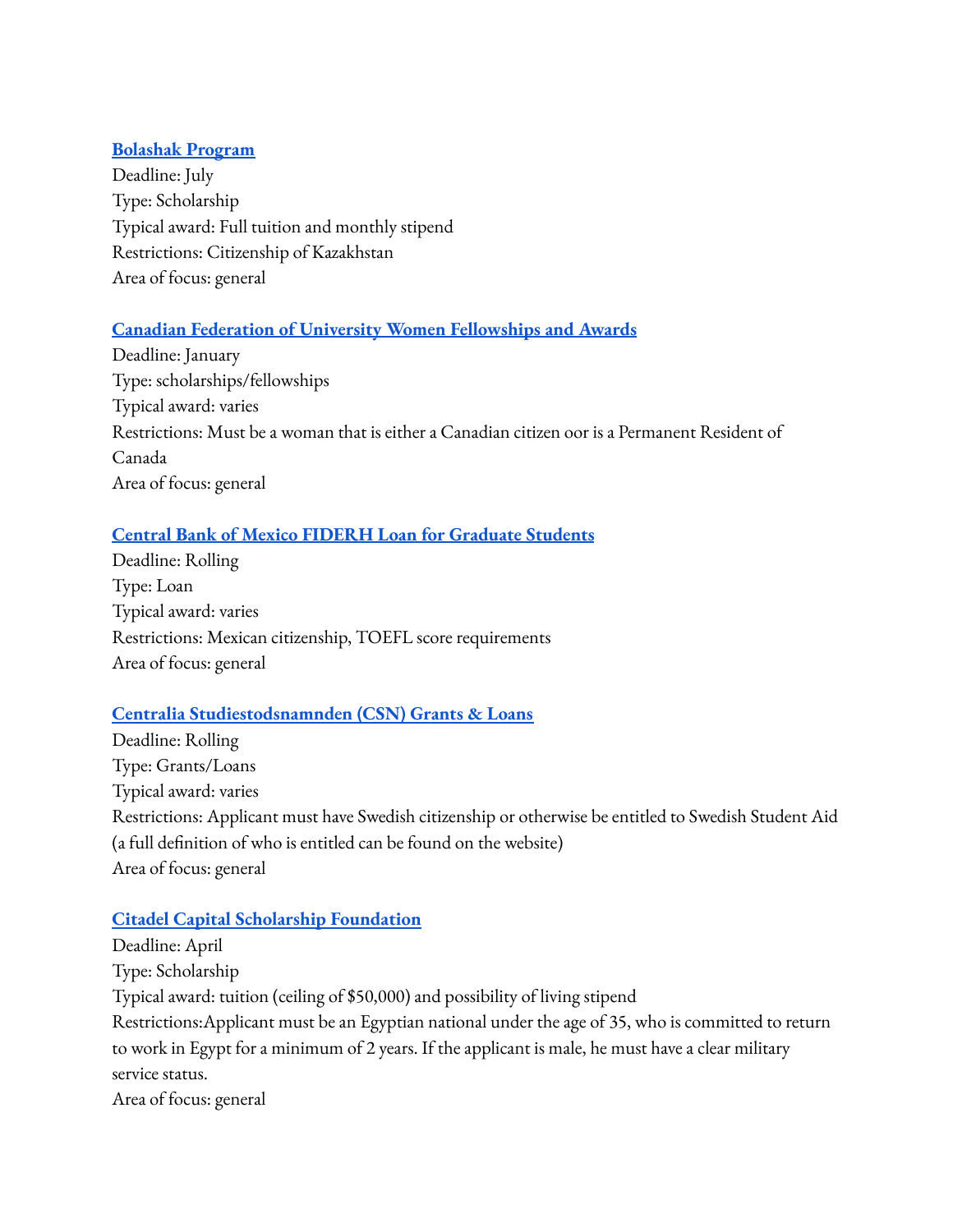#### **CMB Next Generation [Fellowships](https://www.iie.org/Programs/China-Medical-Board-Next-Generation-Fellowships)**

Deadline: December Type: Fellowship Typical award: varies Restrictions: Must be a Chinese national intending to study Health Policy Area of focus: health policy

#### **[Colfuturo](https://www.colfuturo.org/for-international-universities/about-colfuturo)**

Deadline: varies Type: Scholarship-Loan model Typical award: up to \$50,000 (scholarship can form up to 80% of the loaned amount) Restrictions: Must be a citizen of Colombia. Applicants are required to return to Colombia after graduation and remain in the country for 3-5 years after graduation Area of focus: general

## **Consejo Nacional De Ciencia Y [Tecnologia](https://conacyt.mx/)**

Deadline: Varies Type: scholarships/fellowships Typical award: varies Restrictions: Mexican nationals Area of focus: general

## **Conselho Nacional De [Desenvolvimento](http://www.cnpq.br/#void) Cientifico E Tecnologico (CNPq)**

Deadline: varies Type: fellowships Typical award: varies Restrictions: Brazilian nationals Area of focus: general

## **[Coordination](https://www.gov.br/capes/pt-br) for Advancement for High Level Personnel (CAPES) Awards**

Deadline: varies Type: Awards Typical award: varies Restrictions: Brazilian citizenship. Each award has its own individual requirements (see website for more detail) Area of focus: general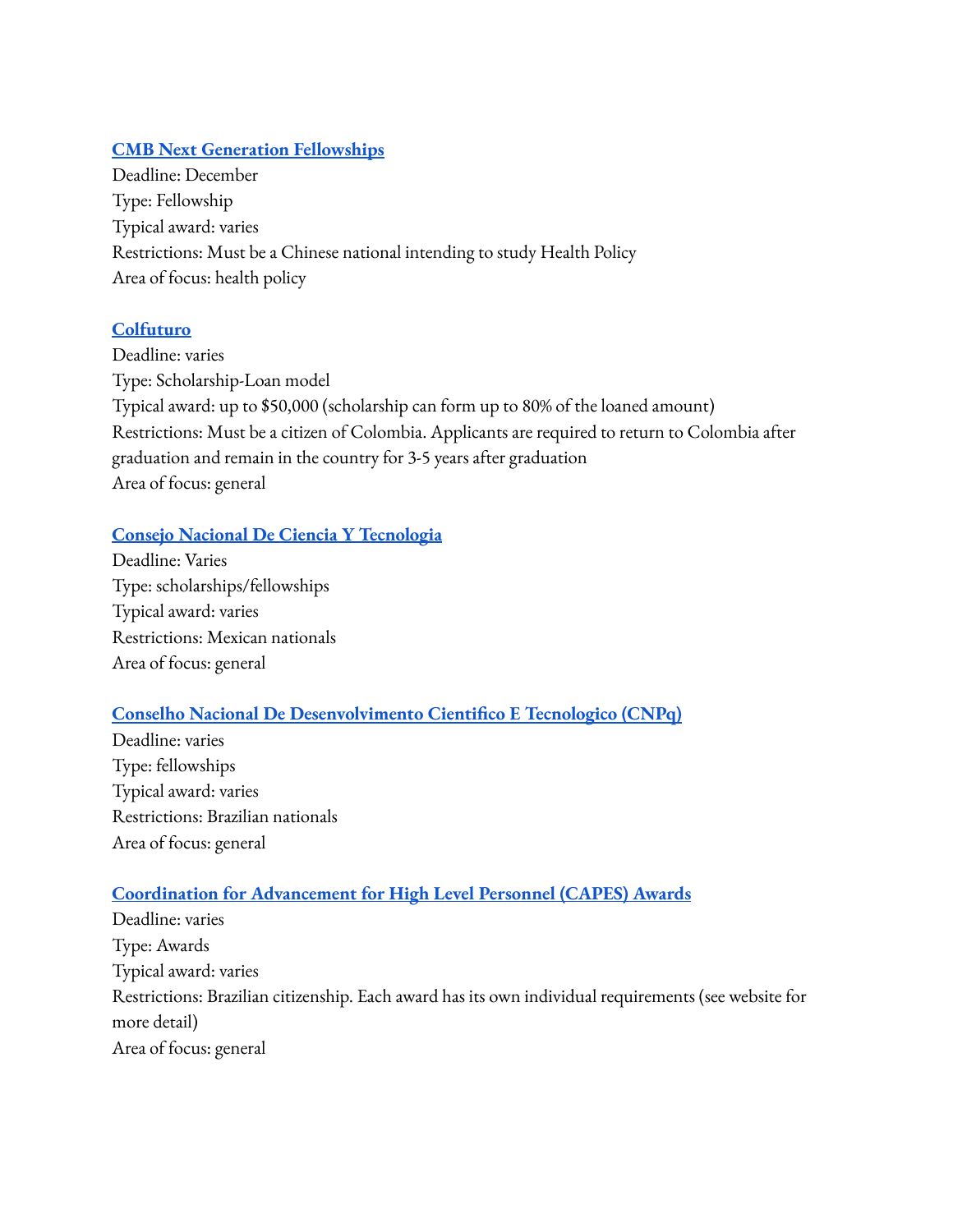## **Danish State [Educational](http://www.su.dk/) Support (SU)**

Deadline: Rolling Type: Scholarship/Loans Typical award: varies Restrictions: Applicant must have Danish citizenship or otherwise be entitled to Danish Financial Aid Area of focus: general

## **Finlandia Foundation National [Scholarships](https://finlandiafoundation.org/programs/scholarships/)**

Deadline: February Type: Scholarship Typical award: Varies Restrictions: US or Finnish citizenship. Applicants of Finnish-American heritage are given primary consideration. Area of focus: general

## **[Fundação](http://www.estudar.org.br/) Estudar**

Deadline: Rolling Type: Scholarship Typical award: Varies Restrictions: Scholarships are aimed at Portuguese-speaking students from Brazil and countries such as Angola, Mozambique and Portugal Area of focus: general

# **[Fundacion](https://fundacionbarrie.org/becas-posgrado-extranjero) Pedro Barrie De La Maza**

Deadline: February Type: Scholarship Typical award: Varies Restrictions: Must be a Spanish citizen that fulfills one of the following requirements: the applicant was born in the Autonomous Community of Galicia; or the applicant's parent(s) was born in the Autonomous Community of Galicia; or the applicant has resided in one of the municipalities of the Autonomous Community of Galicia for at least two years. Area of focus: general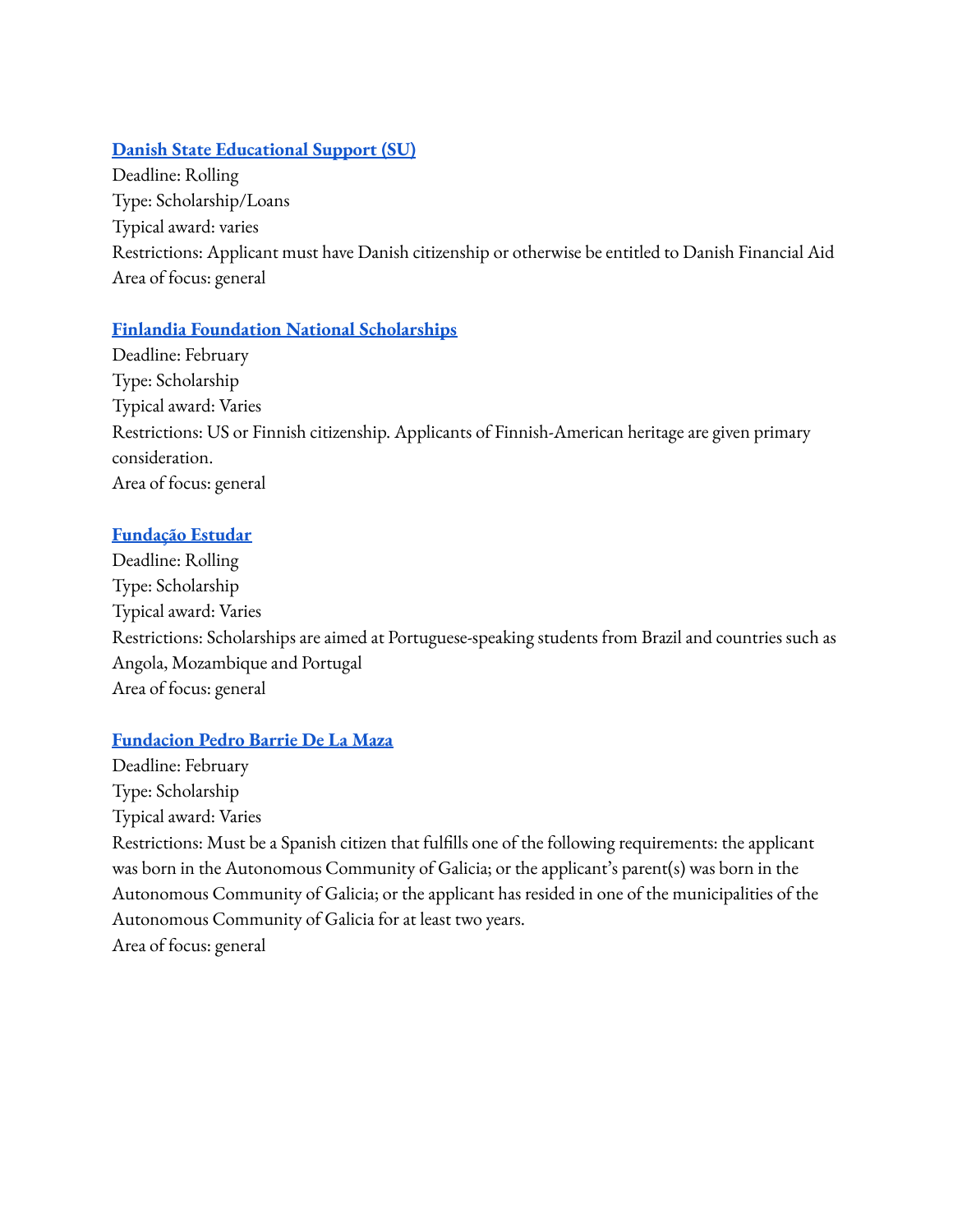## **Global Sustainable Electricity [Partnership](https://www.globalelectricity.org/scholarship/)**

Deadline: April Type: Scholarship Typical award: up to \$10,000 per year (max. two years) Restrictions: must be a citizen of a developing country/territory on the list of official development aid recipients identified by the OECD (see website). Applicant must be committed to contribute to their home country's development after their studies Area of focus: public policy

## **Golden Key [International](https://www.goldenkey.org/scholarships-awards/overview/) Honor Society Community Service Award**

Deadline: October Type: Award Typical award: Varies Restrictions: must be a member of the Golden Key International Honor Society Area of focus: general

## **[Government](http://socialjustice.nic.in/SchemeList/Send/28?mid=24541) of India Overseas Scholarship**

Deadline: Rolling Type: Scholarship Typical award: varies by program Restrictions: applicant must be an Indian citizen belonging to the Scheduled Castes, Denotified Nomadic and Semi-Nomadic Tribes, or Landless Agricultural Laborers and Traditional Artisans Area of focus: general

# **Harkness Fellowships - The [Commonwealth](https://www.commonwealthfund.org/grants-fellowships/fellowships) Fund**

Deadline: Varies Type: Fellowship Typical award: Varies by fellowship Restrictions: Must be interested in Health Policy. Different citizenship requirements apply based on each fellowship Area of focus: Health Policy

## **[HONDUFUTURO](https://www.hondufuturo.org/)**

Deadline: April Type: Scholarship-Loan Typical award: up to \$50,000 for 2 years Restrictions: Must be a citizen of Honduras. Students may be awarded scholarships for 40% of the loaned amount providing the return to and remain in Honduras for 3-5 years following graduation.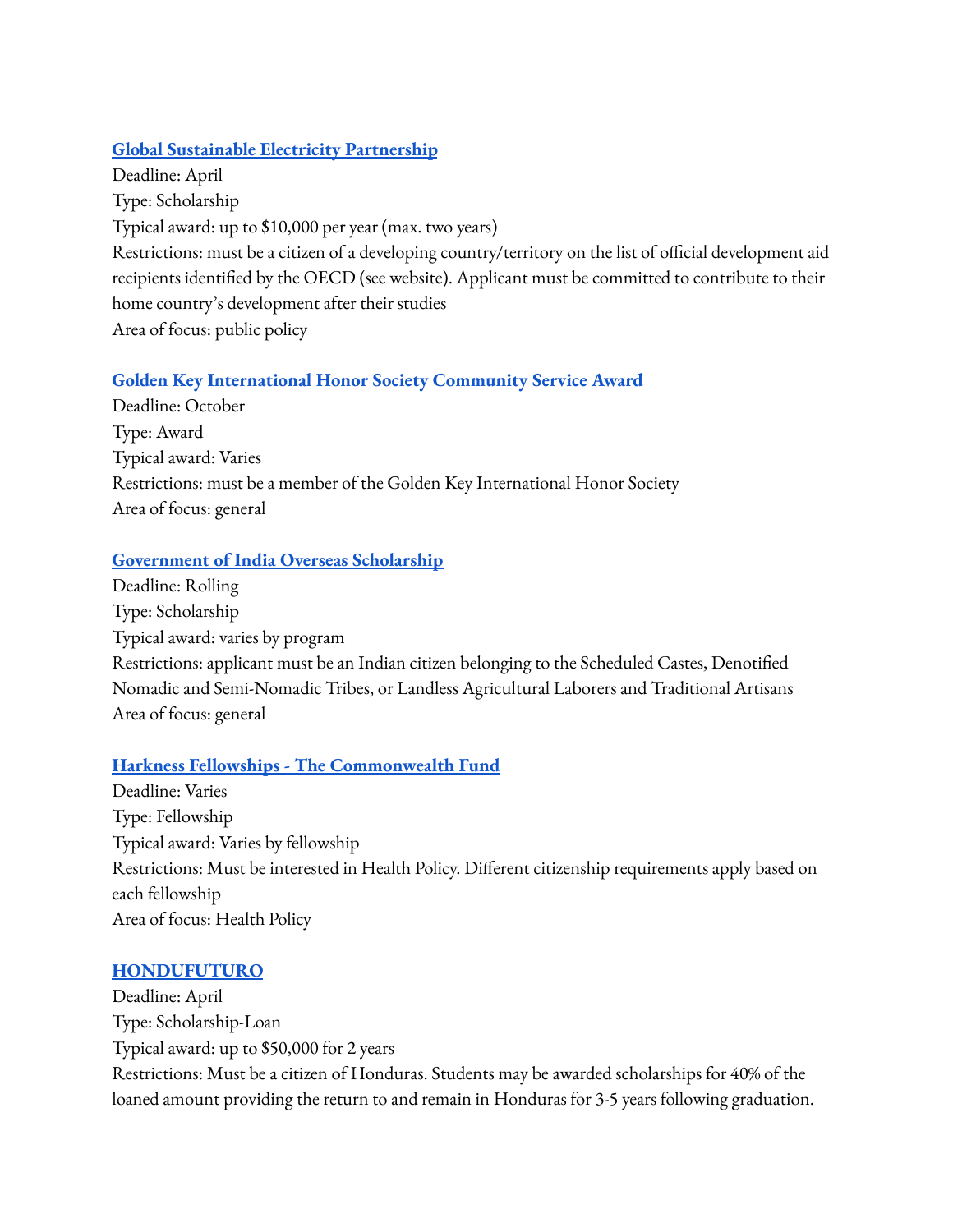Area of focus: general **The Houtan Scholarship [Foundation](http://www.houtan.org/apply/)** Deadline: June Type: Scholarship Typical award: \$3,500/semester Restrictions: must be able to write, speak and read Parsi (at least at an intermediate level) and be able to demonstrate an active interest in the promotion of Persian Culture Area of focus: general

#### **The Humane Studies [Fellowship](https://theihs.org/graduate-students/scholarships-and-grants-graduate-students/)**

Deadline: August Type: Fellowship Typical award: \$5,000 - \$15,000 Restrictions: none Area of focus: general

#### **Hungarian American Coalition Dr. Elemer and Eva Kiss [Scholarship](https://hacusa.eu/dr-elemer-and-eva-kiss-scholarship-fund/)**

Deadline: September 1 Type: Scholarship Typical award: \$500-\$1,000 Restrictions: Must be a citizen of Hungary or a member of an ethnic Hungarian community in Slovakia, Romania, Vojvodina, Serbia, or Ukraine Area of focus: general

#### **Hungarian American Coalition Bognar Family [Scholarship](https://hacusa.eu/the-bognar-family-hungarian-scholarship-fund/)**

Deadline: July 1 Type: Scholarship Typical award: Varies Restrictions: Must be a student from Hungary Area of focus: general

#### **[Icelandic](https://www.lin.is/english/) Student Loan Fund**

Deadline: Rolling Type: Loan Typical award: up to \$50,500 for tuition (may receive additional maintenance loan on top of that) Restrictions: Must fulfill certain conditions of Icelandic residence (for details see website) Area of focus: general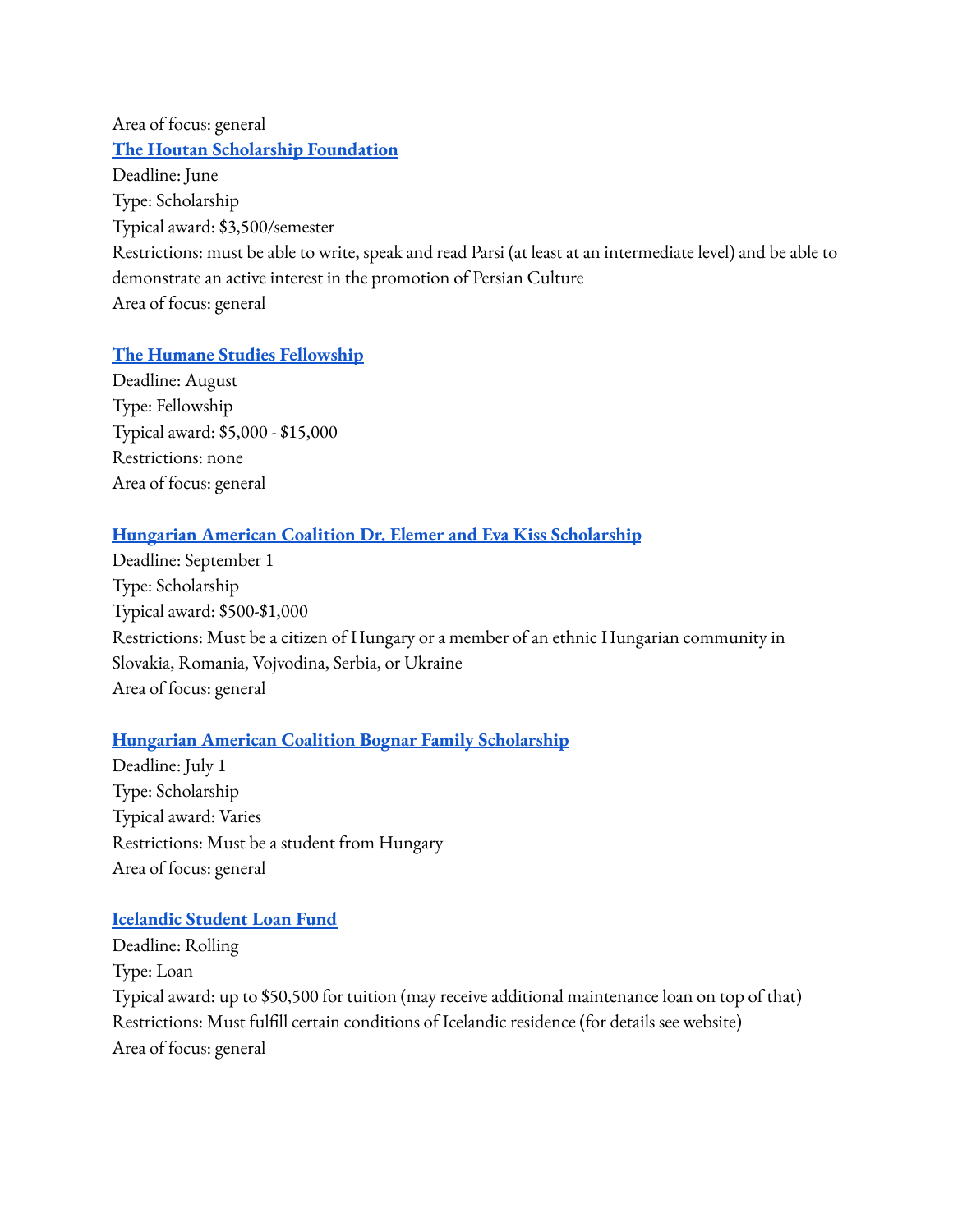#### **Inlaks Shivdasani [Foundation](http://www.inlaksfoundation.org/scholarships/)**

Deadline: March Type: Scholarship Typical award: up to \$100,000 Restrictions: Indian citizens who have been continuously residing in India for at least 6 months prior to application. Applicants who hold an undergraduate degree from abroad must have resided continuously, been employed, or have been studying in India for at least 2 years prior to the application. Area of focus: general

#### **Italian [Student](http://www.fondostudentiitaliani.it/) Loan Fund**

Deadline: Rolling Type: Loan Typical award: varies Restrictions: Applicants must have Italian citizenship and residence, and they must have an Italian bachelor's degree. The applicant must be no older than 35 Area of focus: general

## **J.N. Tata [Endowment](http://www.jntataendowment.org/loan-scholarship-process) for the Higher Education of Indians**

Deadline: March Type: Loan/Scholarship Typical award: between Rs. 1,000,000 and 10,000,000 Restrictions: Must have Indian citizenship and be no older than 45. Applicant must be a graduate of a recognised Indian University Area of focus: general

## **John R. Mott Scholarship [Foundation](http://www.mottscholarship.org/scholar/eligibility-EN.asp)**

Deadline: April 15 Type: Scholarships Typical award: varies Restrictions: Applicants must be native to region of Calabria, Italy Area of focus: general

# **K.C. Mahindra [Education](https://www.kcmet.org/what-we-do-Scholarship-Grants.aspx) Trust**

Deadline: March 31 Type: Scholarship Typical award: varies Restrictions: Must be an Indian citizen who has a First Class undergraduate degree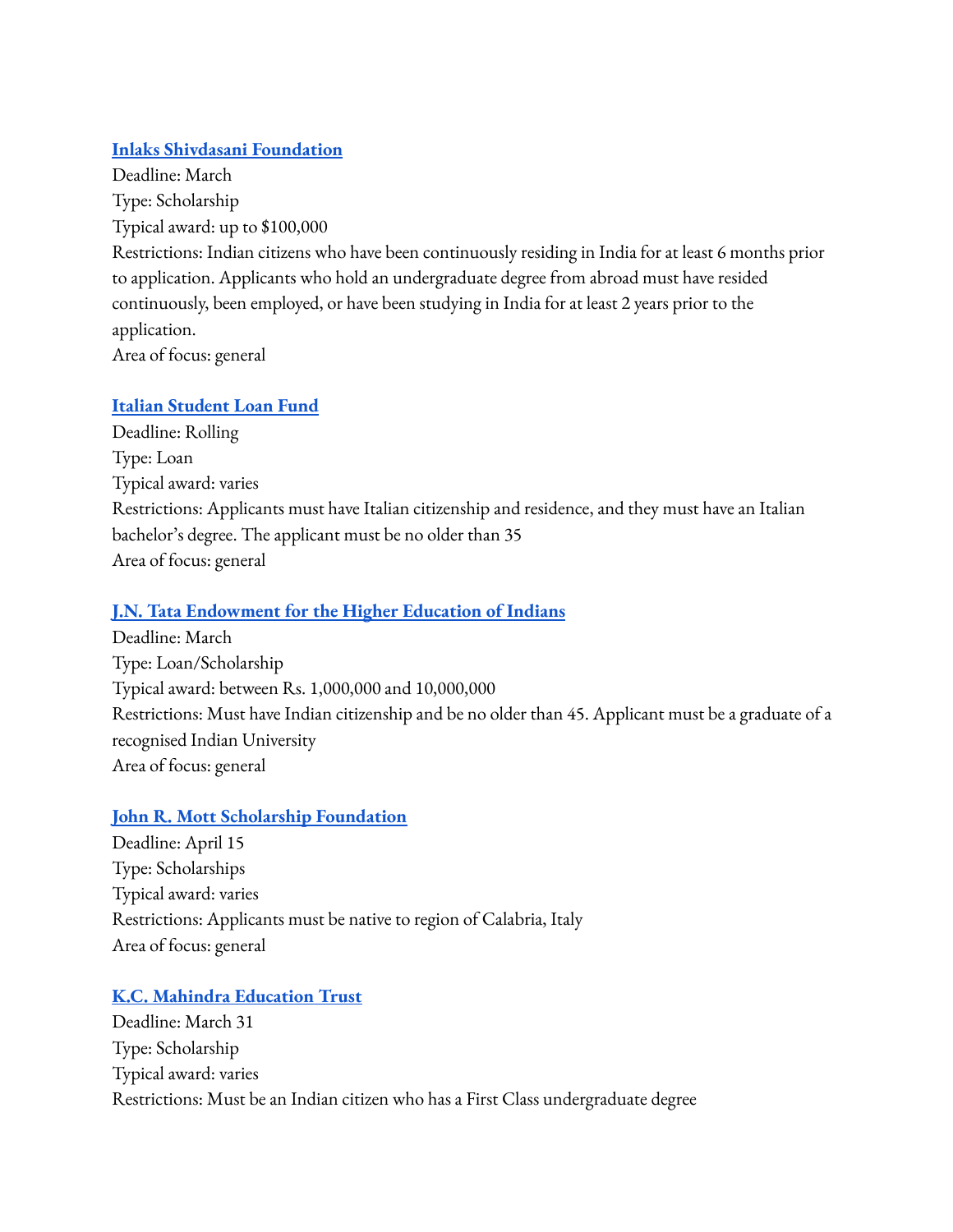Area of focus: general **Korean American [Scholarship](https://www.kasf.org/) Fund** Deadline: June Type: Scholarship Typical award: \$500-\$5,000 Restrictions: Open to Korean-American students and students from Korea. If extra funds are available, descendants of American veterans who served during the Korean War may qualify. Area of focus: general

#### **[Lanekassen](https://www.lanekassen.no/) Grants for Norwegian Students Abroad**

Deadline: November/March Type: Scholarship-Loan Model Typical award: varies Restrictions: Must have a connection to Norway. This can be satisfied by proof of residency (for a minimum of two years), proof of education in Norway, or by showing some other strong connection to Norway. Full details can be found on the website. Area of focus: general

#### **Mackenzie King [Scholarships](http://www.mkingscholarships.ca/index-e.html)**

Deadline: February Type: Scholarship Typical award: \$8,500 or \$10,500 Restrictions: Applicant must have graduated from a Canadian university Area of focus: general

#### **Mandela [Washington](https://yali.state.gov/mwf/) Fellowship**

Deadline: September Type: Fellowship Typical award: varies Restrictions: Applicant must be between the ages of 25 and 35, and is a citizen of one of the following countries: Angola, Benin, Botswana, Burkina Faso, Burundi, Cameroon, Cabo Verde, Central African Republic, Chad, Comoros, Republic of the Congo, Democratic Republic of the Congo (DRC), Cote d'Ivoire, Djibouti, Equatorial Guinea, Eritrea, Eswatini, Ethiopia, Gabon, The Gambia, Ghana, Guinea, Guinea-Bissau, Kenya, Lesotho, Liberia, Madagascar, Malawi, Mali, Mauritania, Mauritius, Mozambique, Namibia, Niger, Nigeria, Rwanda, Sao Tome and Principe, Senegal, Seychelles, Sierra Leone, Somalia, South Africa, South Sudan, Sudan, Tanzania, Togo, Uganda, Zambia, or Zimbabwe Area of focus: general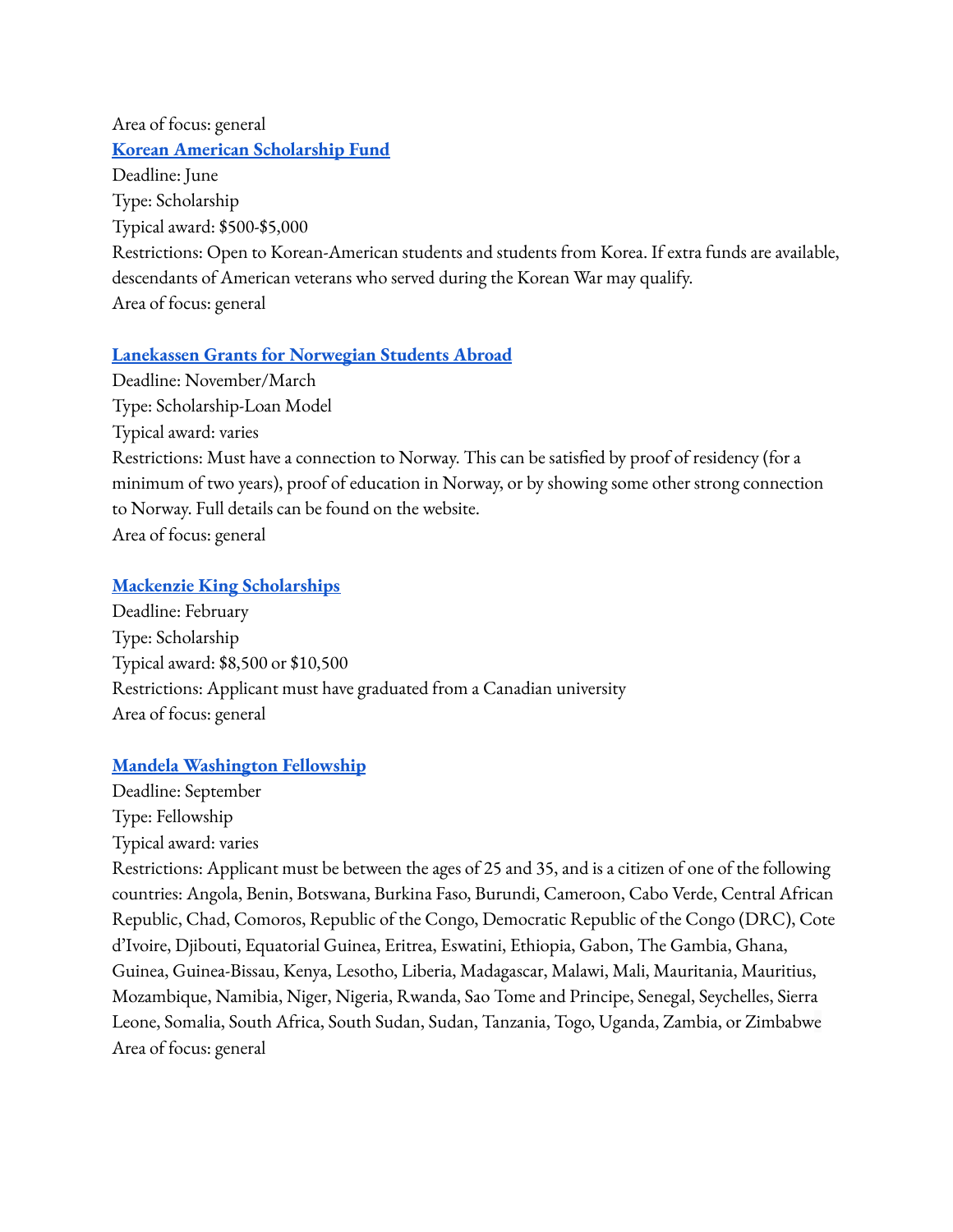## **Margaret [McNamara](https://www.mmeg.org/apply) Education Grants**

Deadline: January Type: Grant Typical award: up to \$15,000 Restrictions: Applicant must be a self-identifying woman over the age of 25, who has already enrolled. Applicant must be a national of a low-income economy, a lower-middle-income economy or an upper-middle-income economy, as defined on the website. Area of focus: general

#### **Mas Family [Scholarships](http://jmcff.org/)**

Deadline: January Type: Scholarships Typical award: varies Restrictions: Cuban citizenship or Cuban descent (parent(s) or grandparent(s) must have been born in Cuba) Area of focus: international relations

## **Narotam Sekhsaria Foundation [Scholarships](https://pg.nsfoundation.co.in/)**

Deadline: March Type: Interest free Scholarship Loan Typical award: varies Restrictions: Applicant must be an Indian national residing in India who is below the age of 30. They must have graduated/be graduating from an Indian University Area of focus: general

## **[Netherland-America](https://thenaf.org/naf-study-loan-program/) Foundation Education Loan Program**

Deadline: March Type: 3 year interest free Loan Typical award: \$10,000-\$20,000 Restrictions: Dutch citizenship Area of focus: general

## **Norway- America [Association](https://noram.no/)**

Deadline: January Type: Scholarship Typical award: \$2,000-\$20,000 Restrictions: Applicant must be a Norwegian citizen Area of focus: general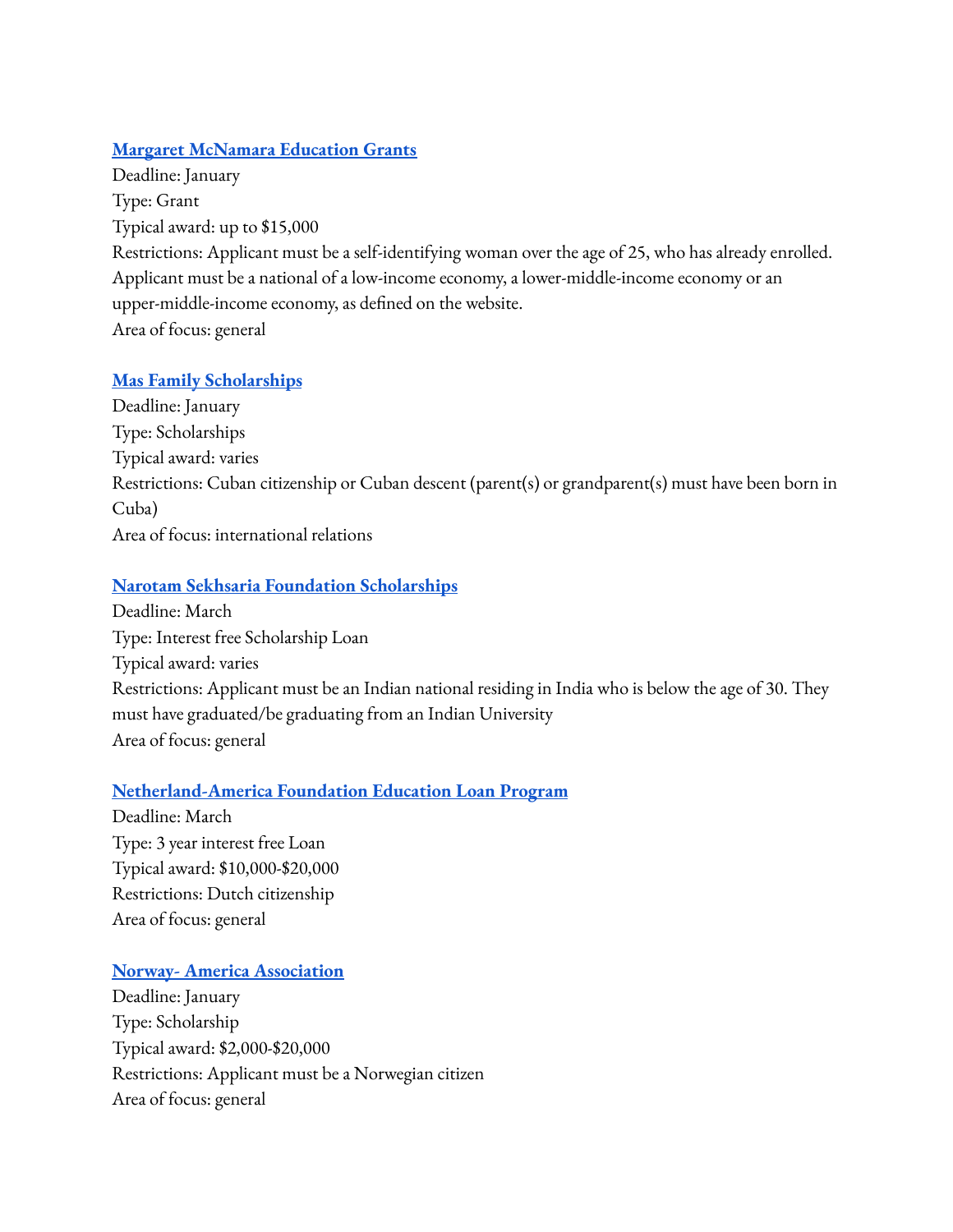#### **[Organization](https://www.oas.org/en/scholarships/Academic_Program_OAS_2022.asp) of American States Academic Scholarships**

Deadline: Dependent on the National Liaison Office in the applicant's country Type: Scholarship Typical award: up to \$10,000 Restrictions: Must be a citizen or permanent resident of an OAS Member State. Applications must be submitted through the corresponding National Liaison Office in the applicant's country Area of focus: general

#### **[Organization](http://www.oas.org/en/rowefund/) of American States- Rowe Fund**

Deadline: Rolling Type: Interest free loan Typical award: up to \$15,000 Restrictions: must be a citizen of a Latin American or Caribbean OAS member state Area of focus: general

#### **[Philanthropic](https://www.peointernational.org/about-peo-international-peace-scholarship-ips) Educational Organization (PEO) International Peace Scholarship for Women**

Deadline: December Type: Scholarship Typical award: \$12,500 Restrictions: A female student who is not a citizen or permanent resident of the US or Canada Area of focus: general

#### **Point Foundation [Scholarships](https://pointfoundation.org/)**

Deadline: January Type: Scholarship Typical award: varies Restrictions: applicant must be a person who identifies as a member of the LGBTQ+ community (open to all college students, regardless of citizenship) Area of focus: general

#### **[Prospect](https://prospectburma.org/students/) Burma**

Deadline: January Type: Scholarship Typical award: varies Restrictions: must be a citizen of Myanmar Area of focus: general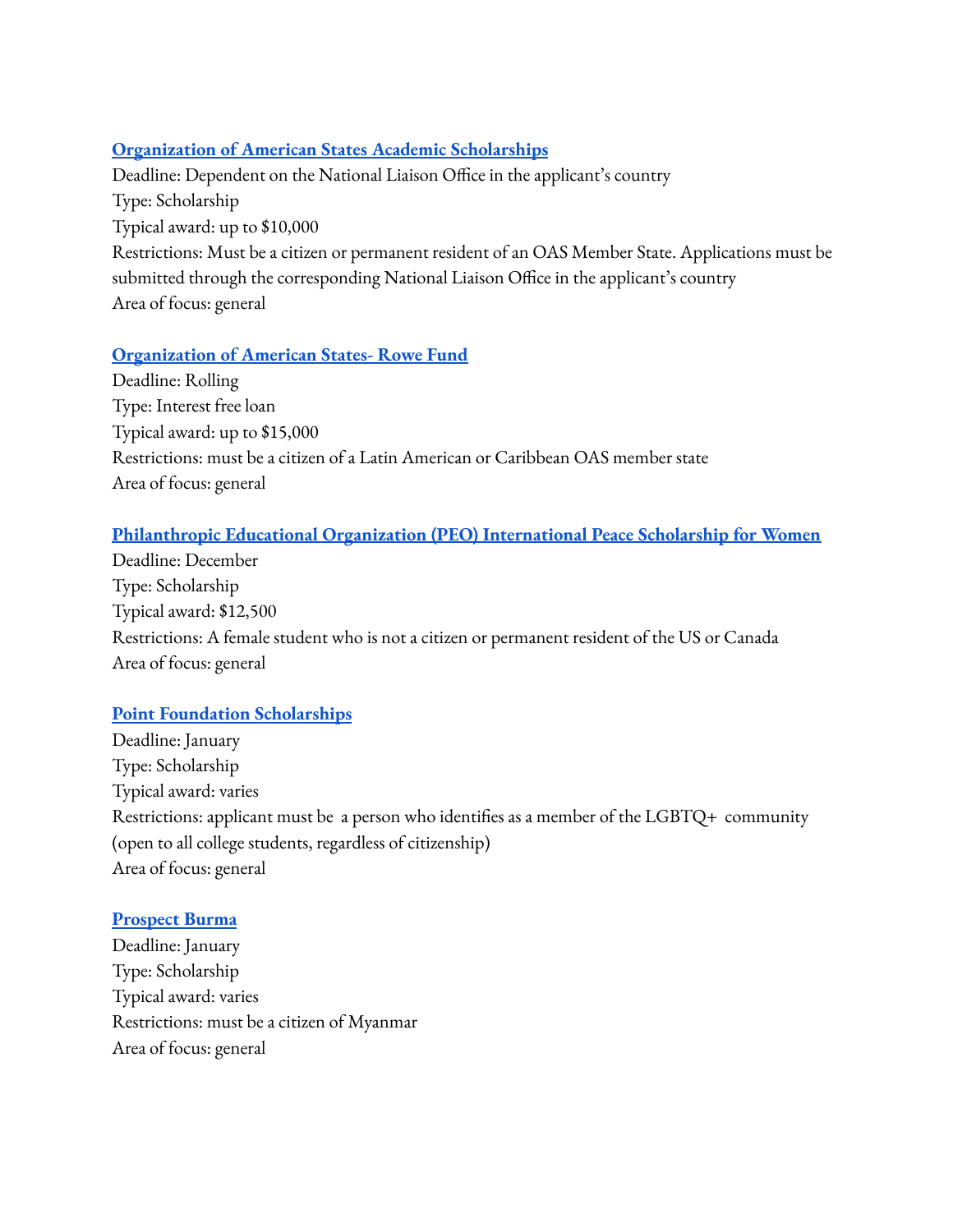## **Qalaa Holdings Scholarship [Foundation](http://qalaascholarships.org/)**

Deadline: April Type: Scholarship Typical award: up to\$50,000/year Restrictions: Applicant must be an Egyptian national, residing in Egypt, who is under the age of 35. They must have a minimum of two years work experience, and they must be committed to return to work in Egypt for a minimum of two years after graduation. Area of focus: general

#### **R.D. Sethna [Scholarship](https://www.rdsethnascholarships.org/)**

Deadline: May Type: Loan/Scholarship Typical award: Varies Restrictions:Must be an Indian citizen, and must have a guarantor for the loan scholarship who is a resident of Mumbai (applicant does not have to reside in Mumbai). Area of focus: general

## **Russell E. Train [Fellowship](https://www.worldwildlife.org/projects/russell-e-train-fellowships)**

Deadline: March Type: Fellowship Typical award: up to \$30,000/year Restrictions: Applicant must be a citizen and legal permanent resident of Belize, Ecuador, Fiji, Gabon, Guatemala, Guyana, Honduras, Kenya, Madagascar, Mozambique, Namibia, Papua New Guinea, Peru, Solomon Islands, Suriname, or Vietnam. Applicants must have at least two years of conservation-related work or research experience. Area of focus: interest in the Blue Economy and environmental policy

## **Singapore [Government](https://www.psc.gov.sg/Scholarships/lee-kuan-yew-scholarship) Public Service Commission - Lee Kuan Yew Scholarship**

Deadline: January Type: Scholarship Typical award: \$50,000/year Restrictions: must be a citizen of Singapore Area of focus: general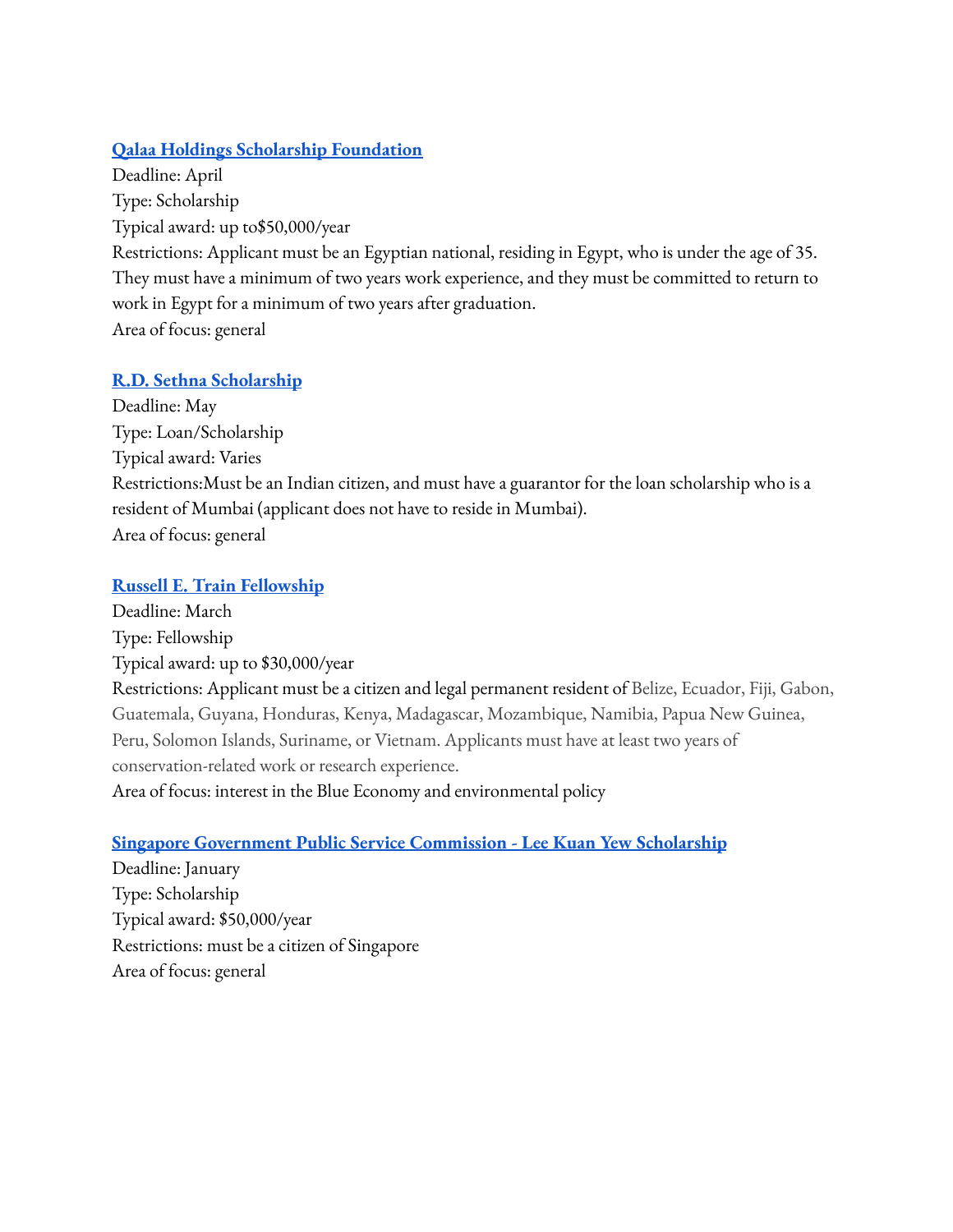## **Singapore [Government](https://www.psc.gov.sg/Scholarships/public-sector-scholarships/browse-by-scholarship/public-service-commission-psc-masters-scholarship-PSC) Public Service Commission - Master's Scholarship**

Deadline: March Type: Scholarship Typical award: Tuition Fees, Maintenance award, Return airfare, and cost of development programmes undertaken Restrictions: Applicant must be a citizen of Singapore. Upon graduation, scholarship holders shall embark on a career in the Civil Service. Area of focus: general

# **Sons of Norway Foundation [Scholarships](https://www.sofn.com/foundation/scholarships/)**

Deadline: varies by scholarship Type: Scholarships Typical award: varies Restrictions: Norwegian citizenship or US citizenship with Norwegian-American heritage Area of focus: general

## **[Sweden-America](https://sweamfo.se/stipendier/kontantstipendier/) Foundation Scholarships**

Deadline: varies Type: scholarships Typical award: between SEK 50,000 and SEK 400,000 Restrictions: Swedish citizenship Area of focus: general

# **United States India Educational [Foundation/Fulbright](http://www.usief.org.in/Fellowships.aspx)**

Deadline: July Type: Fellowship Typical award: Varies Restrictions: Must be a citizen of India with at least 3 years of professional work experience, and commitment to return/contribute to home community Area of focus: public sector policy/social policy

# **Victor Pinchuk Foundation [-Worldwide](https://worldwidestudies.org/) Studies for Ukraine**

Deadline: May Type: Scholarship Typical award: varies Restrictions: must be a citizen of Ukraine and return to work there for at least 5 years post-graduation Area of focus: public sector policy